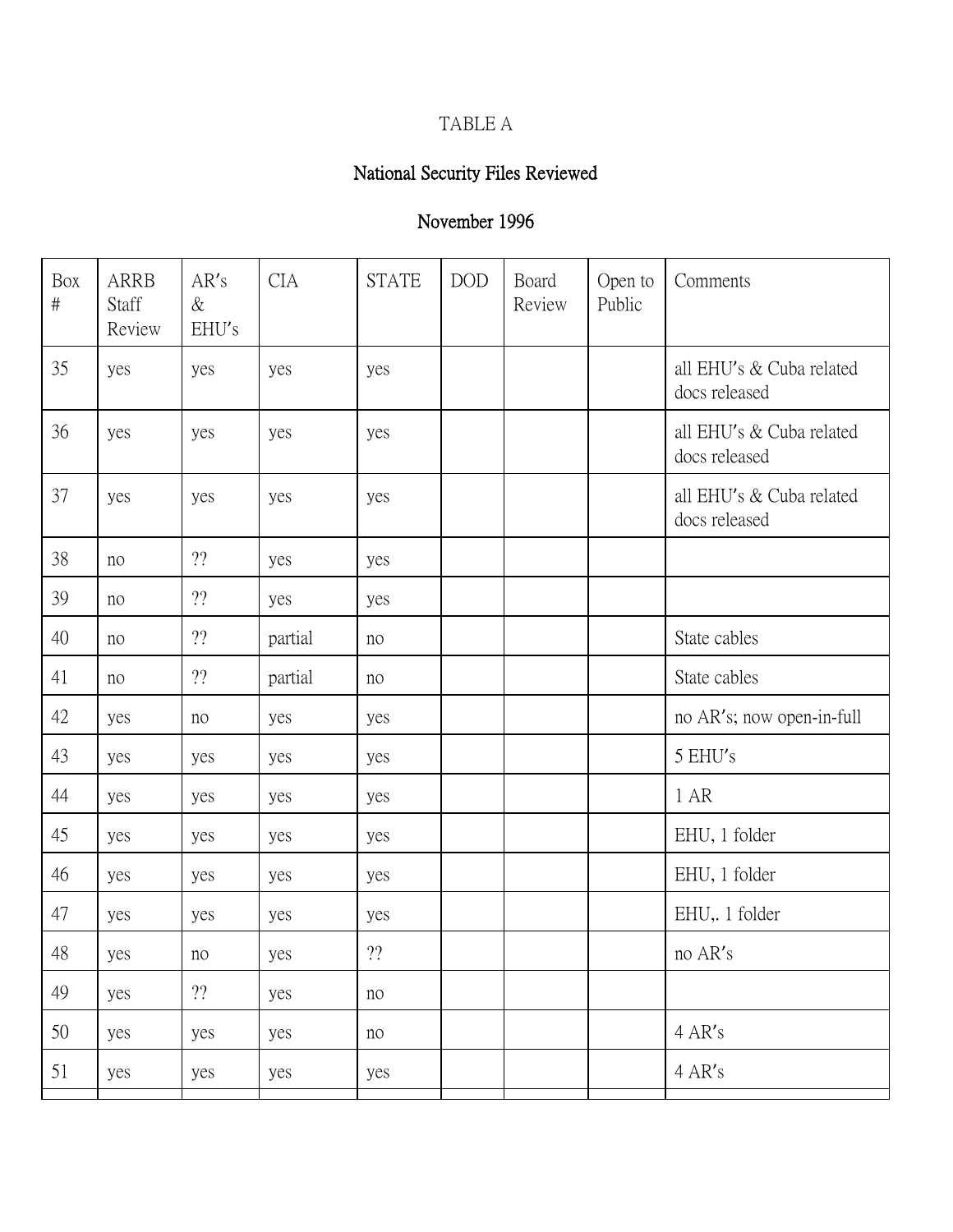| Box<br>$\#$ | <b>ARRB</b><br>Staff<br>Review | AR's<br>$\&$<br>EHU's  | <b>CIA</b> | <b>STATE</b> | $\rm{DOD}$ | Board<br>Review | Open to<br>Public | Comments                                 |
|-------------|--------------------------------|------------------------|------------|--------------|------------|-----------------|-------------------|------------------------------------------|
| 52          | yes                            | yes                    | yes        | yes          |            |                 |                   | 9 AR's                                   |
| 53          | yes                            | yes                    | yes        | none         |            |                 |                   | 2 AR's                                   |
| 54          | yes                            | ??                     | yes        | none         |            |                 |                   |                                          |
| 55          | yes                            | yes                    | yes        | none         |            |                 |                   | 1 AR                                     |
| 56          | yes                            | ??                     | yes        | no           |            |                 |                   |                                          |
| 57          | ??                             | ??                     | yes        | no           |            |                 |                   |                                          |
| 58          | yes                            | ??                     | yes        | none         |            |                 |                   |                                          |
| 59          | ??                             | ??                     | yes        | no           |            |                 |                   |                                          |
| 60          | yes                            | 22                     | yes        | no           |            |                 |                   |                                          |
| 61          | yes                            | $\mathbf{?}\mathbf{?}$ | yes        | $? ?$        |            |                 |                   | Taylor report sent back to<br><b>DOD</b> |
| 62          | $\rm no$                       | ??                     | yes        | no           |            |                 |                   |                                          |
| 63          | no                             | ??                     | no         | no           |            |                 |                   |                                          |
| 64          | no                             | $? ?$                  | $\rm no$   | no           |            |                 |                   |                                          |

none = no equities

 $?? =$  unclear

The DOD reviewer, Stuart Aly, did not have declassification authority. All DOD equities in the boxes still need to be formally declassified.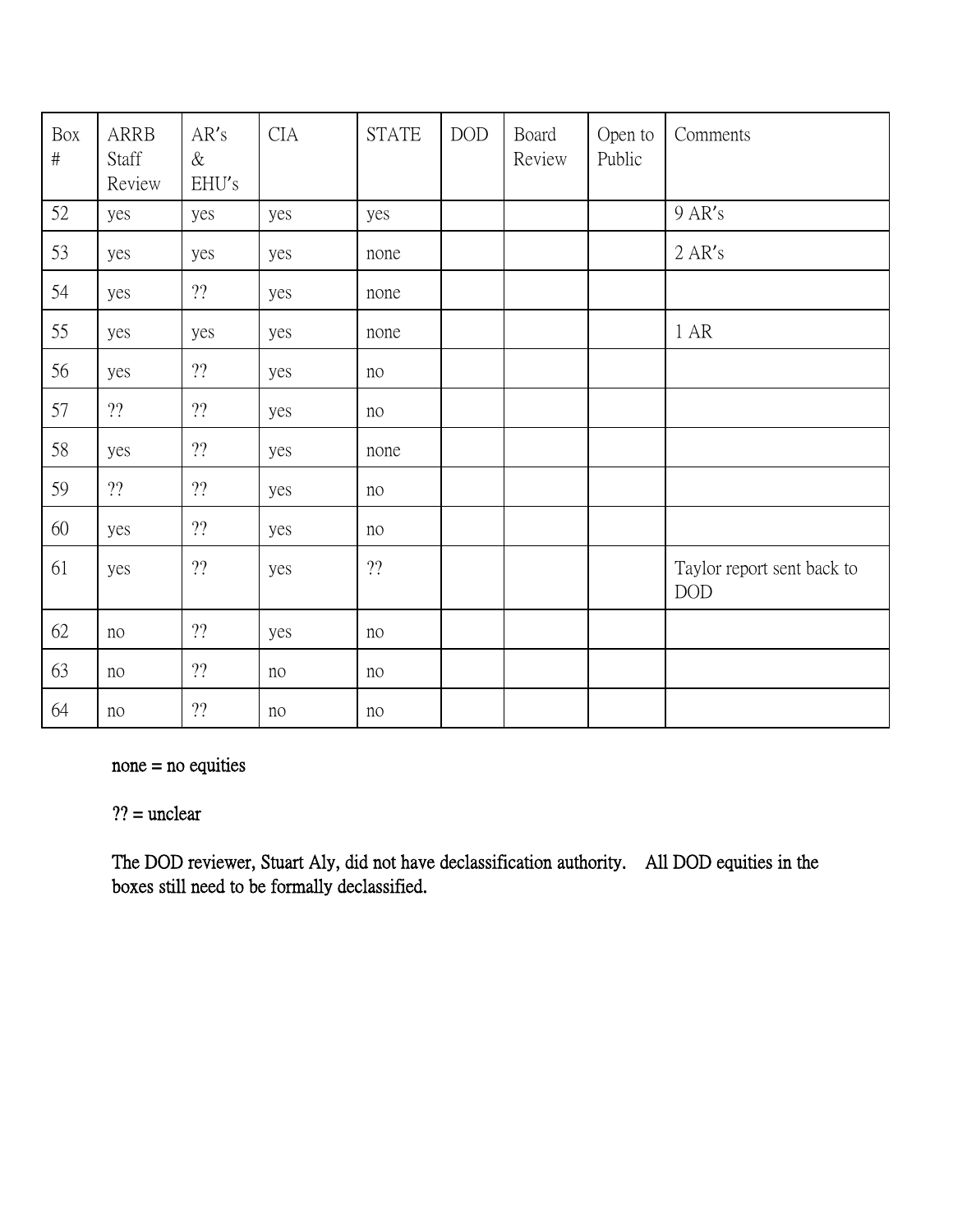### TABLE B

### Other National Security Files of Possible Interest Which Have Not Been Reviewed

| Box # | Subject/Comments                                                                                                          | <b>ARRB</b><br>Staff<br>Review | $AR's \&$<br>EHU's | 3rd<br>Agency<br>Review | Board<br>Review | Open to<br>Public |
|-------|---------------------------------------------------------------------------------------------------------------------------|--------------------------------|--------------------|-------------------------|-----------------|-------------------|
| 198   | Vietnam July-Nov. 1963                                                                                                    |                                |                    |                         |                 |                   |
| 199   | Vietnam July-Nov. 1963                                                                                                    |                                |                    |                         |                 |                   |
| 200   | Vietnam July-Nov. 1963                                                                                                    |                                |                    |                         |                 |                   |
| 201   | Vietnam July-Nov. 1963                                                                                                    |                                |                    |                         |                 |                   |
| 202   | Vietnam July-Nov. 1963                                                                                                    |                                |                    |                         |                 |                   |
| 204   | Vietnam July-Nov. 1963                                                                                                    |                                |                    |                         |                 |                   |
| 237   | Presidential Trip to Mexico 6/62                                                                                          |                                |                    |                         |                 |                   |
| 269   | Army files - includes 1General<br>7/62-11/63 folder                                                                       |                                |                    |                         |                 |                   |
| 270   | Army files - includes 2 General<br>1/10/63-11/22/63 files                                                                 |                                |                    |                         |                 |                   |
| 271   | CIA - 3 folders                                                                                                           |                                |                    |                         |                 |                   |
| 272   | - 3 folders<br>CIA                                                                                                        |                                |                    |                         |                 |                   |
| 274   | DOD - includes 1 General 7/63 -11/63<br>file; 1 Gilpatric Speech $10/19/63$ file; $\&$<br>1 McNamara Speech 11/18/63 file |                                |                    |                         |                 |                   |
| 276   | DOD - includes 1 JCS Vol. II<br>1962-63 file                                                                              |                                |                    |                         |                 |                   |
| 277   | DOD - includes 1 Domestic Military<br>Propaganda file                                                                     |                                |                    |                         |                 |                   |
| 279   | DOD - includes 1 Military Exercises,                                                                                      |                                |                    |                         |                 |                   |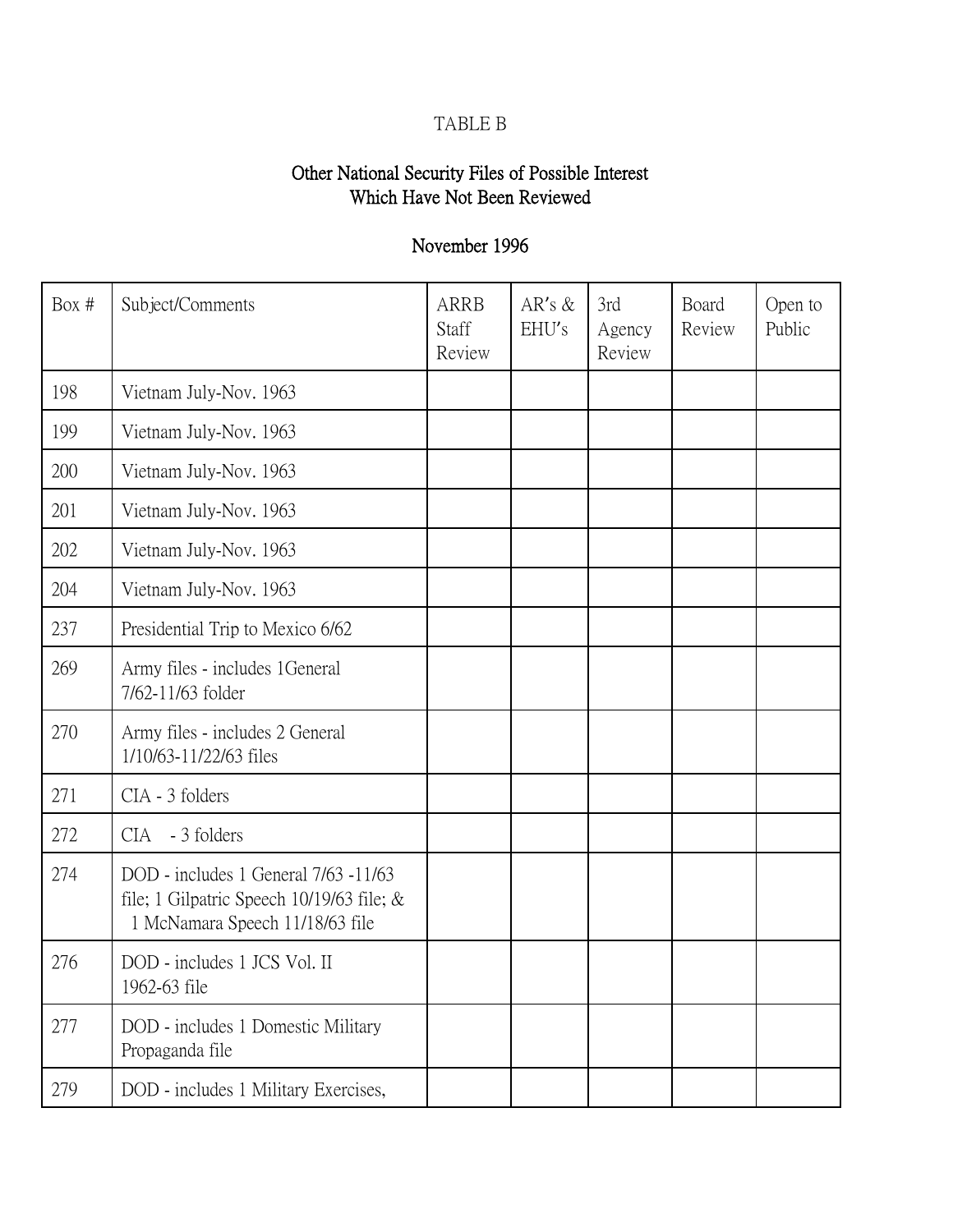| Box # | Subject/Comments                                                                                                                                                                                                                                                                                                                                                                                | <b>ARRB</b><br><b>Staff</b><br>Review | AR's $\&$<br>EHU's | 3rd<br>Agency<br>Review | Board<br>Review | Open to<br>Public |
|-------|-------------------------------------------------------------------------------------------------------------------------------------------------------------------------------------------------------------------------------------------------------------------------------------------------------------------------------------------------------------------------------------------------|---------------------------------------|--------------------|-------------------------|-----------------|-------------------|
|       | <b>BIG LIFT</b> file                                                                                                                                                                                                                                                                                                                                                                            |                                       |                    |                         |                 |                   |
| 281   | Includes 1 JCS file- General 1/63-11/63                                                                                                                                                                                                                                                                                                                                                         |                                       |                    |                         |                 |                   |
| 314   | NSC Meetings 1963, Index &<br>No. 519 10/2/63; Folder 12 Mtg.<br>McNamara-Taylor Report on Vietnam                                                                                                                                                                                                                                                                                              |                                       |                    |                         |                 |                   |
| 315   | <b>Standing Group Meetings</b><br>4/23/63<br>Cuba<br>4/30/63<br>Cuba<br>5/7/63<br>Cuba<br>5/14/63<br>Cuba<br>5/21/63<br>Cuba $+$ other matters<br>5/28/63<br>Cuba $+$ other matters<br>7/9/63<br>Cuba $+$ other matters<br>7/16/63<br>Cuba $+$ other matters<br>10/1/63<br>Cuba $+$ other matters<br><b>Executive Committee Meetings</b><br>Part I -Cuba<br>$#40$ 2/5/63<br>#42 3/29/63<br>Cuba |                                       |                    |                         |                 |                   |
| 316   | Meetings on Vietnam 8/24/63-9/12/63<br>3 files                                                                                                                                                                                                                                                                                                                                                  |                                       |                    |                         |                 |                   |
| 317   | Meetings on Vietnam - 5 files & Meetings<br>with JFK - 12 files                                                                                                                                                                                                                                                                                                                                 |                                       |                    |                         |                 |                   |
| 319   | Special Group (CI)-7 files & Special<br>Group (Augmented) - 5 files                                                                                                                                                                                                                                                                                                                             |                                       |                    |                         |                 |                   |
| 320   | Staff Memoranda: Chase, Clifton, Coyne,<br>Forrestal (3)                                                                                                                                                                                                                                                                                                                                        |                                       |                    |                         |                 |                   |
| 327   | Staff Memoranda: Schlesinger 7/62-6/63<br>& 7/63-11/63                                                                                                                                                                                                                                                                                                                                          |                                       |                    |                         |                 |                   |
| 340   | National Security Action Memoranda<br>#217 Official Visits to South Vietnam<br>1/25/63<br>#226 Directive Relating to                                                                                                                                                                                                                                                                            |                                       |                    |                         |                 |                   |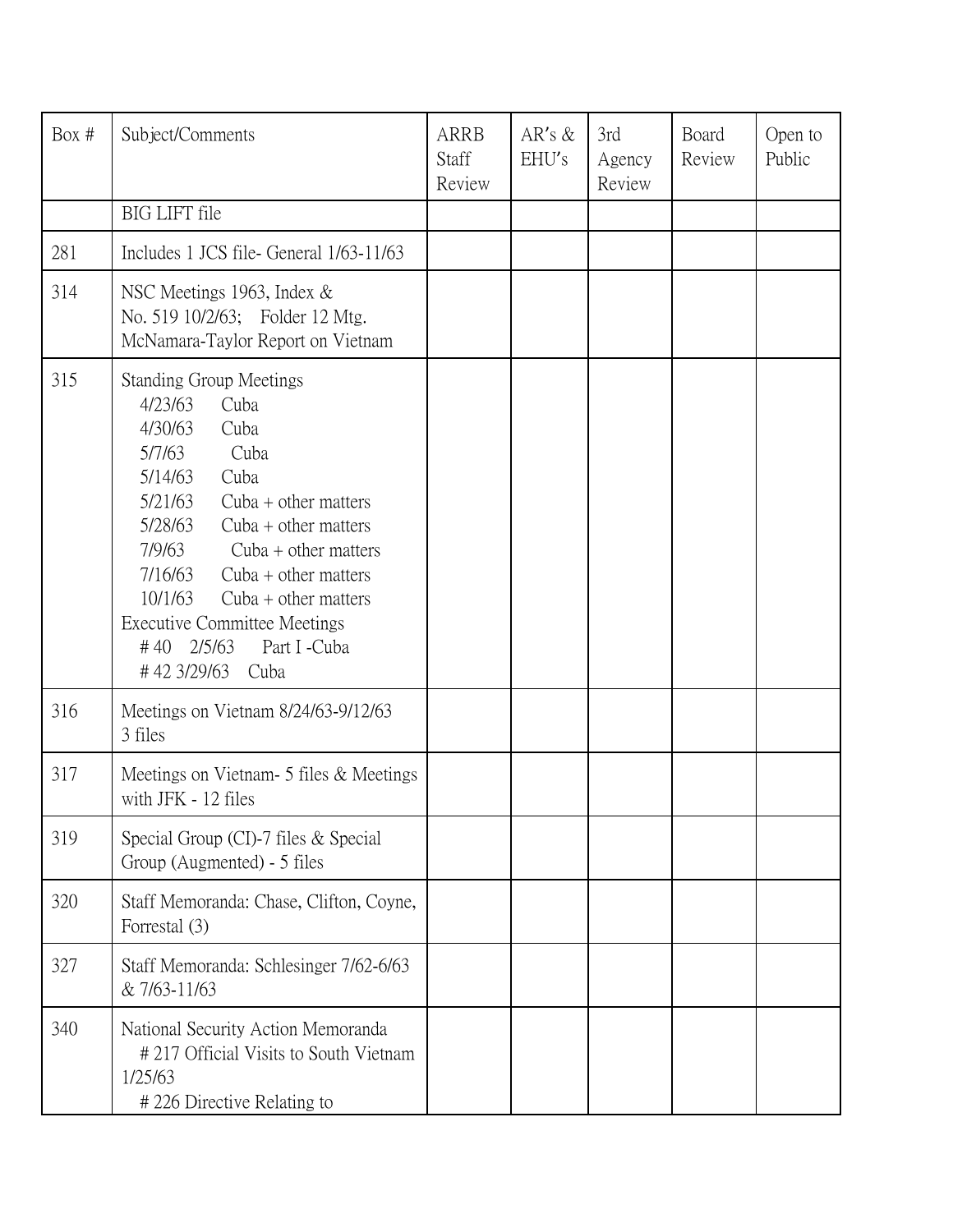| Box # | Subject/Comments                                                                                                                                       | <b>ARRB</b><br>Staff<br>Review | $AR's \&$<br>EHU's | 3rd<br>Agency<br>Review | Board<br>Review | Open to<br>Public |
|-------|--------------------------------------------------------------------------------------------------------------------------------------------------------|--------------------------------|--------------------|-------------------------|-----------------|-------------------|
|       | Transmittal of Info, to the Watch<br>Committee of the USIB 2/27/63                                                                                     |                                |                    |                         |                 |                   |
| 342   | National Security Action Memoranda<br>#261 Assignment of Highest<br>National Priority to Project<br>FOUR LEAVES 9/23/63<br>#263 South Vietnam 10/11/63 |                                |                    |                         |                 |                   |
| 345   | Clifton Series: Conferences with JFK:<br>JCS 2/63-11/63 and undated                                                                                    |                                |                    |                         |                 |                   |
| 353   | Clifton Series: President's Intelligence<br>Checklist - 5 files                                                                                        |                                |                    |                         |                 |                   |
| 382   | Brubeck Series: Congo 1/61-3/62                                                                                                                        |                                |                    |                         |                 |                   |
| 383   | Brubeck Series: Congo 1/63                                                                                                                             |                                |                    |                         |                 |                   |
| 395   | Dungan Series: Mexico - 3 files                                                                                                                        |                                |                    |                         |                 |                   |
| 402   | Bundy Series: Chronological File,<br>General 1963                                                                                                      |                                |                    |                         |                 |                   |
| 403   | Bundy Series: Chronological File,<br>General 1963                                                                                                      |                                |                    |                         |                 |                   |
| 404   | Bundy Series: Chronological File,<br>General 1963                                                                                                      |                                |                    |                         |                 |                   |
| 405   | Bundy Series: Memos to JFK                                                                                                                             |                                |                    |                         |                 |                   |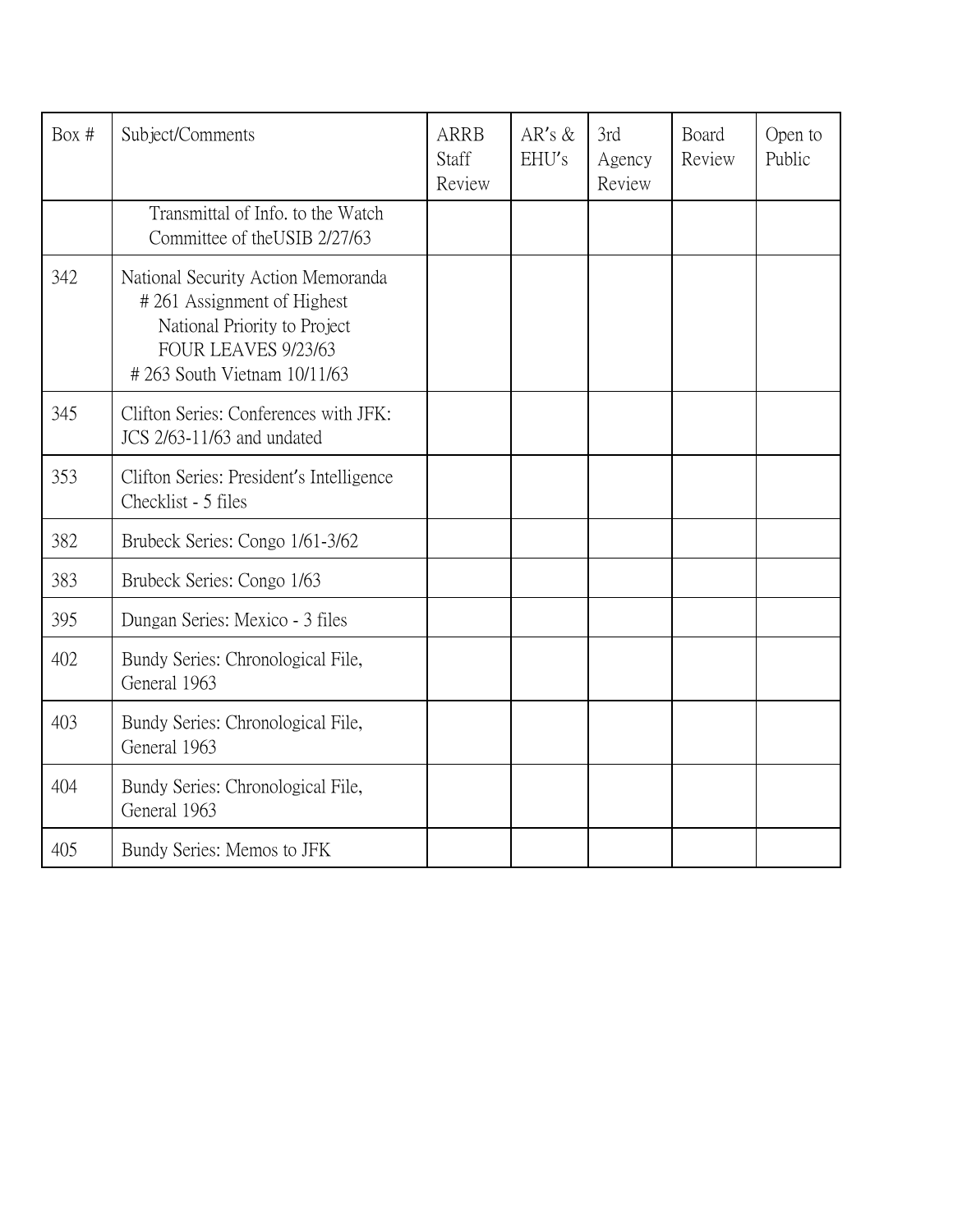# TABLE C

#### NSF: Working Files for Komer and Saunders for Near East and South Asia 1961-March 1966

| Entire Series Is Unprocessed |  |
|------------------------------|--|
|------------------------------|--|

| Box<br>#       | Subject/Comments                                                                | <b>ARRB</b><br><b>Staff</b><br>Review | $AR's \&$<br>EHU's | 3rd<br>Agency<br>Review | Board<br>Review | Open to<br>Public |
|----------------|---------------------------------------------------------------------------------|---------------------------------------|--------------------|-------------------------|-----------------|-------------------|
| $\overline{2}$ | Counter Insurgency: Civic Action<br>1961-63                                     |                                       |                    |                         |                 |                   |
| 3              | Counter Insurgency Special Group<br>1961-63 & Cuba 1962-63                      |                                       |                    |                         |                 |                   |
| 7              | Kennedy - Reactions to Death                                                    |                                       |                    |                         |                 |                   |
| 9              | National Intelligence Estimates (CIA<br>Panel) & NSC Staff, General,<br>1961-63 |                                       |                    |                         |                 |                   |
| 10             | Policy Planning Group                                                           |                                       |                    |                         |                 |                   |
| 11             | Vietnam                                                                         |                                       |                    |                         |                 |                   |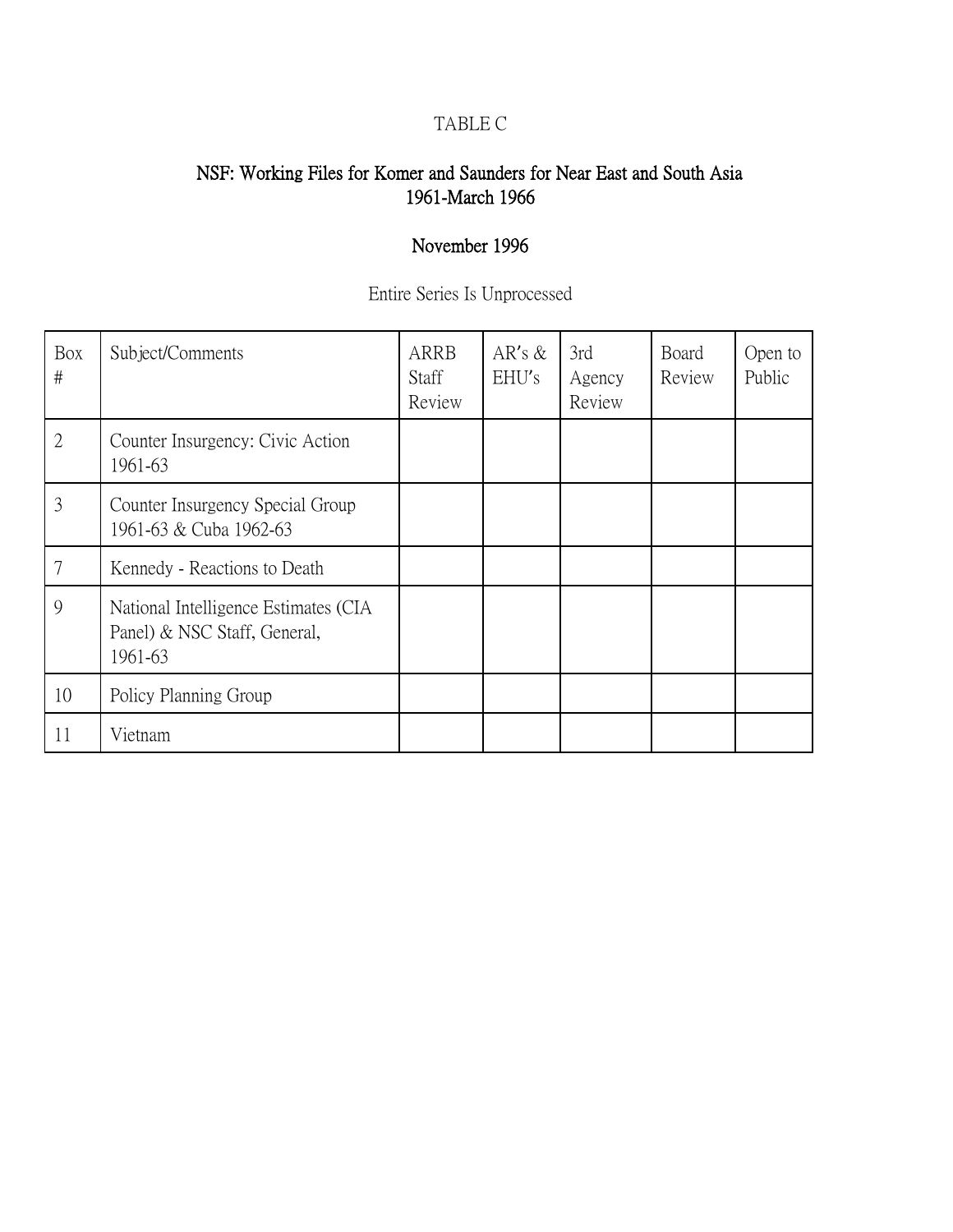# TABLE D

### President**'**s Office Files Papers of President Kennedy

# November 1996

All Materials are Processed But Currently Closed to the Public

| Box $#$ | Subject/Comments                                                                                                                                                                   | <b>ARRB</b><br>Staff<br>Review | AR's $&$<br>EHU's | 3rd<br>Agency<br>Review | Board<br>Review | Open to<br>Public |
|---------|------------------------------------------------------------------------------------------------------------------------------------------------------------------------------------|--------------------------------|-------------------|-------------------------|-----------------|-------------------|
| 33A     | Special Correspondence - 17 Folders                                                                                                                                                |                                |                   |                         |                 |                   |
| 67A     | Staff Memoranda - 15 Folders                                                                                                                                                       |                                |                   |                         |                 |                   |
| 67B     | Staff Memoranda - 13 Folders                                                                                                                                                       |                                |                   |                         |                 |                   |
| 67C     | Staff Memoranda - 4 Folders                                                                                                                                                        |                                |                   |                         |                 |                   |
| 94A     | Departments & Agencies<br>Air Force 1961-1962<br>Army 1961-1962<br>CIA 1/61-4/61<br>5/61<br><b>CIA</b><br><b>CIA</b><br>$6/61 - 12/61$<br><b>CIA</b><br>1962<br>1963<br><b>CIA</b> |                                |                   |                         |                 |                   |
| 94B     | Departments & Agencies<br>Defense - 14 Folders                                                                                                                                     |                                |                   |                         |                 |                   |
| 94C     | Departments & Agencies<br><b>JCS 1961</b><br><b>JCS 1962</b><br><b>JCS 1963</b><br>Justice 1963<br>Navy 1961-63                                                                    |                                |                   |                         |                 |                   |
| 94D     | Departments & Agencies<br>State 2/61<br>State 3/61<br>State 4/61-5/61                                                                                                              |                                |                   |                         |                 |                   |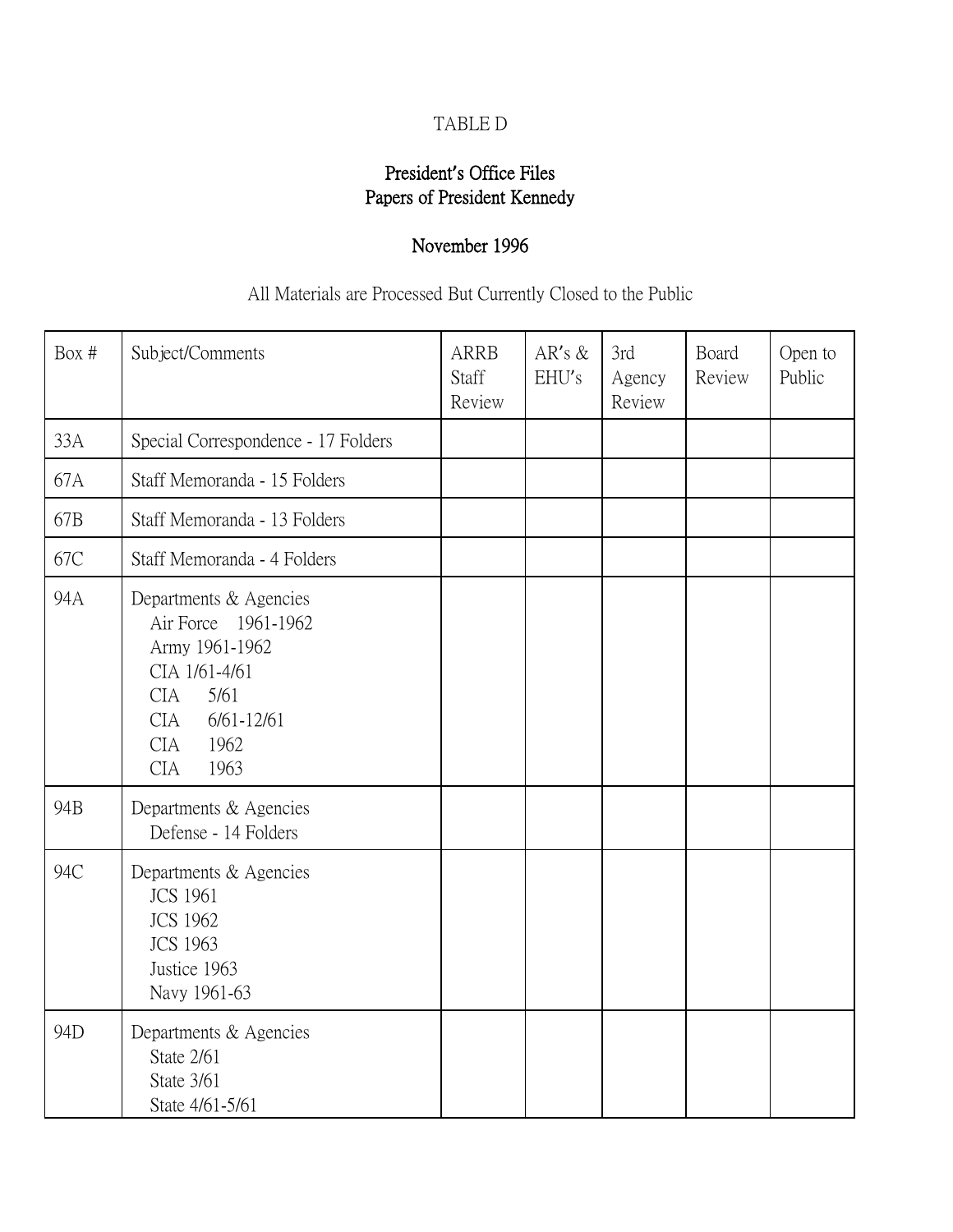| Box #           | Subject/Comments                                                                                                                                                 | <b>ARRB</b><br>Staff<br>Review | AR's $\&$<br>EHU's | 3rd<br>Agency<br>Review | Board<br>Review | Open to<br>Public |
|-----------------|------------------------------------------------------------------------------------------------------------------------------------------------------------------|--------------------------------|--------------------|-------------------------|-----------------|-------------------|
|                 | State 6/61-7/61<br>State 8/61-9/61<br>State 10/61-12/61<br>State 1962<br>State 1/63-6/63<br>State 6/63-11/63                                                     |                                |                    |                         |                 |                   |
| 110A            | Subjects<br>Civil Rights<br>Counterinsurgency                                                                                                                    |                                |                    |                         |                 |                   |
| 128C            | Countries<br>Congo, Harriman Report, 1960<br>Congo, Analytical Chronology<br>Congo, Security, 1961                                                               |                                |                    |                         |                 |                   |
| 128D            | Countries<br>$1/61 - 3/16$<br>Cuba<br>4/61<br>Cuba<br>5/61-12/61<br>Cuba<br>1962<br>Cuba<br>Cuba, Security, 1961<br>Cuba, Security, 1962<br>Cuba, Security, 1963 |                                |                    |                         |                 |                   |
| 128M            | Countries<br>Latin America<br>Mexico Security, 1961-1963                                                                                                         |                                |                    |                         |                 |                   |
| 128R            | Countries<br>USSR, Security, 6/63-11/63                                                                                                                          |                                |                    |                         |                 |                   |
| 128U            | Countries<br>Vietnam, Security, 1963                                                                                                                             |                                |                    |                         |                 |                   |
| 139A<br>Roll 10 | White House Signal Agency<br>6/22/62-7/1/62 Mexico<br>City,<br>Mexico Logs & Traffic                                                                             |                                |                    |                         |                 |                   |
| 139A            | Nov. 1963 - Receive Logs                                                                                                                                         |                                |                    |                         |                 |                   |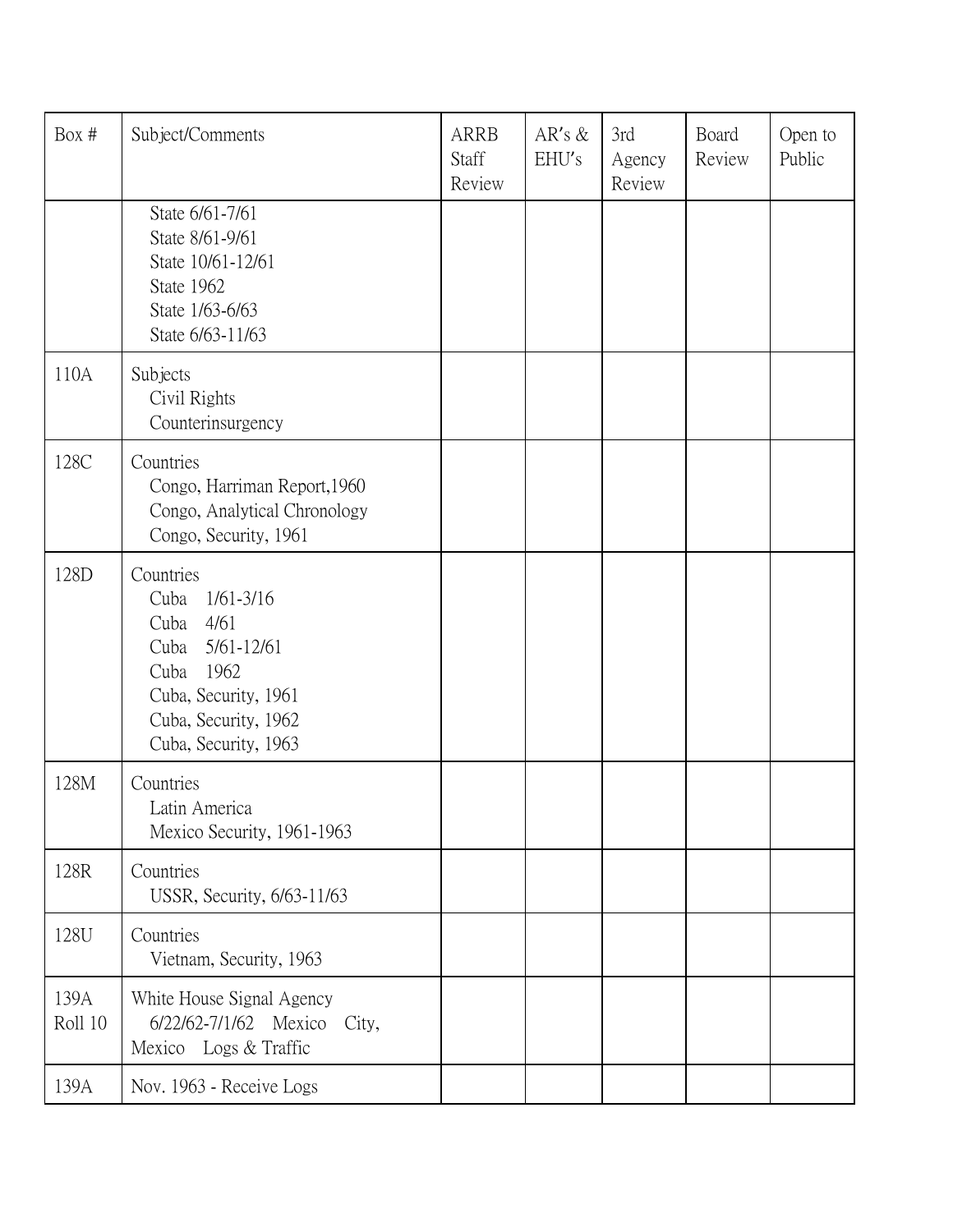| Box #           | Subject/Comments                                                                                                                                                                                                                                         | ARRB<br><b>Staff</b><br>Review | AR's $\&$<br>EHU's | 3rd<br>Agency<br>Review | <b>Board</b><br>Review | Open to<br>Public |
|-----------------|----------------------------------------------------------------------------------------------------------------------------------------------------------------------------------------------------------------------------------------------------------|--------------------------------|--------------------|-------------------------|------------------------|-------------------|
| Roll 26         | (Through $221900Z$ )                                                                                                                                                                                                                                     |                                |                    |                         |                        |                   |
| 139A<br>Roll 27 | Nov. 1963 - Receive Traffic (Continued<br>beginning with<br>$\#$ 19089 and contains through $\#$ 20031)                                                                                                                                                  |                                |                    |                         |                        |                   |
| 139A<br>Roll 28 | Nov. 1963 - Receive Traffic (Continued<br>beginning with<br>$\#$ 20033 and contains through $\#$ 20569,<br>221900Z) Includes $\log s$ & traffic from<br>New York, Palm Beach, MacDill AFB,<br>FL, San Antonio, Houston, Fort Worth,<br>Austin, & Dallas. |                                |                    |                         |                        |                   |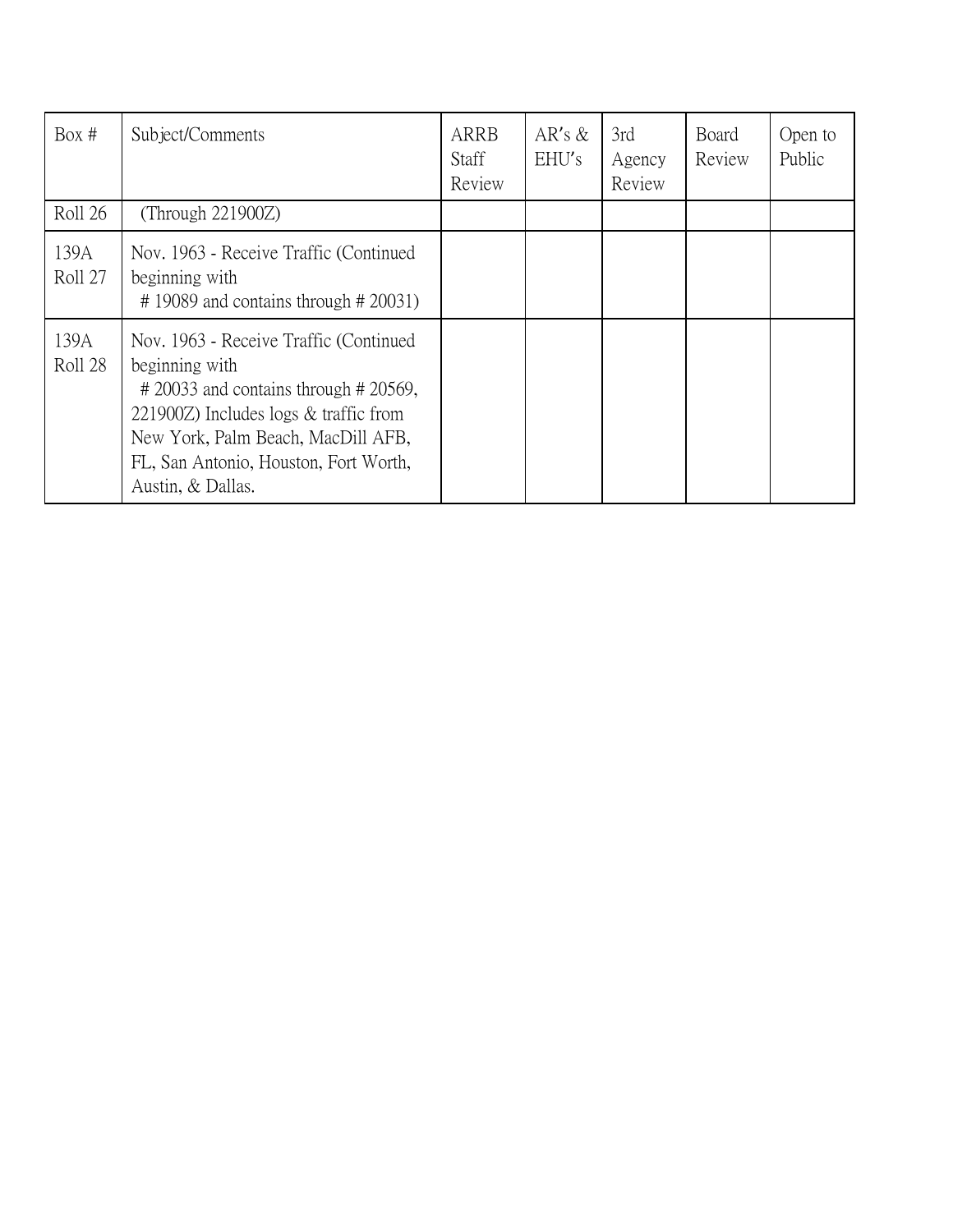### TABLE E

### Personal Collections (Archives and Manuscripts) at JFK Library, other than WH and RFK, Possibly Containing ARs and EHUs

|    | Collection    | Description                                                                                                                                                                                                                                                                                | <b>ARRB</b><br>Staff<br>Review | $AR's \&$<br>EHU's | 3rd<br>Agency<br>Review | Board<br>Review | Open to<br>Public |
|----|---------------|--------------------------------------------------------------------------------------------------------------------------------------------------------------------------------------------------------------------------------------------------------------------------------------------|--------------------------------|--------------------|-------------------------|-----------------|-------------------|
| 1. | Amory         | Deeded; some classified; mostly lectures<br>Boxes 30,31,32 contain classified CIA<br>material                                                                                                                                                                                              | no                             |                    |                         |                 | no                |
| 2. | Ball          | Have reviewed boxes 2-5, 8                                                                                                                                                                                                                                                                 | yes                            |                    |                         |                 | no                |
| 3. | Bradlee, Jr.  | Relevant portions opened-in-full, sent to<br>NARA.                                                                                                                                                                                                                                         | yes                            |                    |                         |                 | yes               |
| 4. | <b>Broder</b> | No deed, permission required. Five folders<br>in Box 10 on the Texas Trip and<br>Assassination have been donated to NARA<br>and are open                                                                                                                                                   | no                             |                    |                         |                 | partial           |
| 5. | <b>Bruno</b>  | Open since 1990.<br>Several withdrawals<br>(Megan checking on these, for relevance).                                                                                                                                                                                                       | yes                            |                    |                         |                 | yes               |
| 6. | Bundy         | Not substantive (White House staff files<br>consisting of requests for visas, etc.)<br>Bundy's official files in NSF. Small<br>Bundy personal files. Maybe new files<br>will arrive given his recent death?                                                                                | yes                            |                    |                         |                 | yes               |
| 7. | Byrne         | Closed by deed; Byrne did not grant us<br>permission for access/copies (Library has<br>already asked on our behalf). B. writing<br>book. Mostly newspaper clippings,<br>nothing of apparent interest to us, but was<br>advance man for Dallas trip. We can<br>request permission directly. | yes                            |                    |                         |                 | yes               |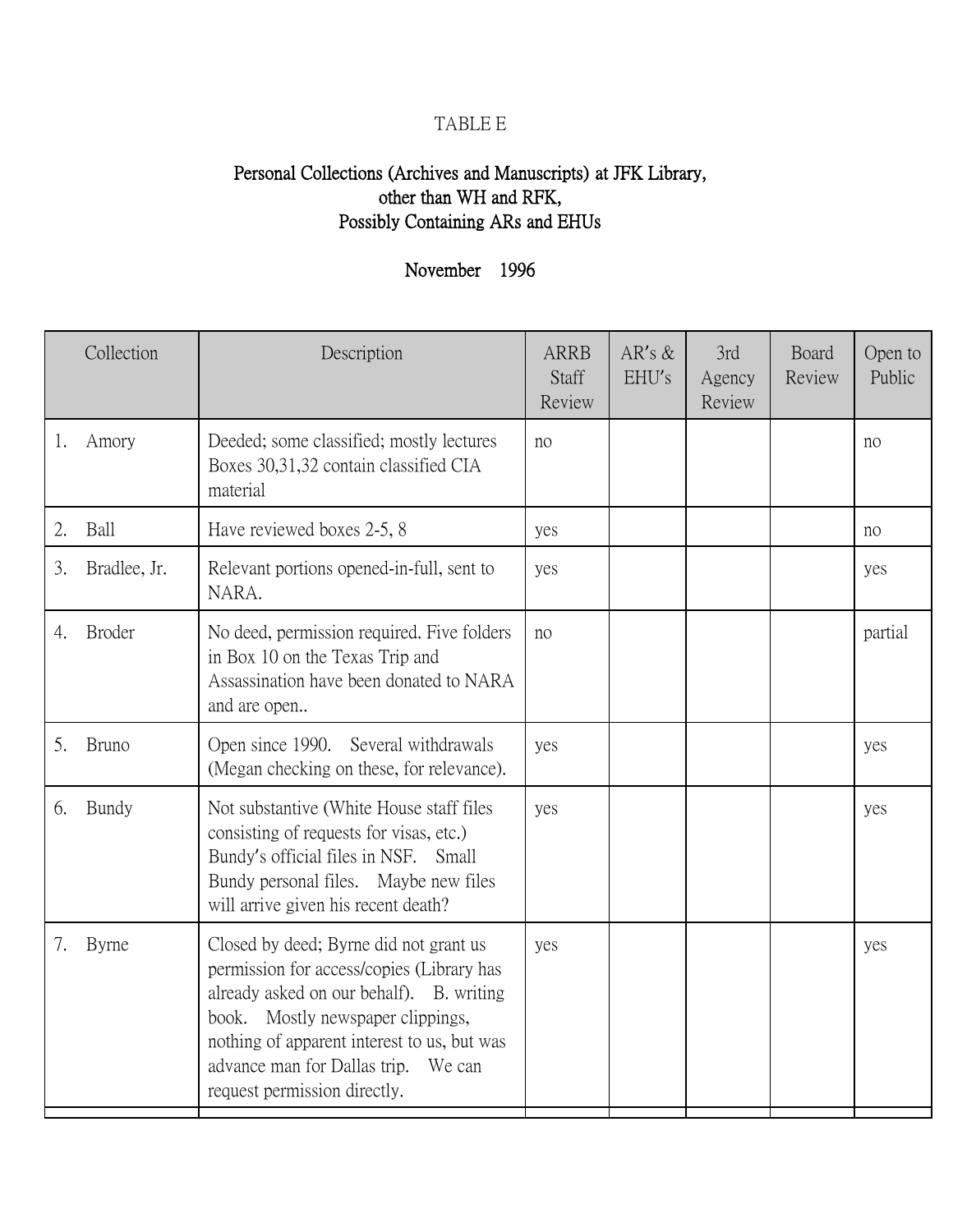|     | Collection | Description                                                                                                                                                                                                                               | <b>ARRB</b><br>Staff<br>Review | $AR's \&$<br>EHU's | 3rd<br>Agency<br>Review | Board<br>Review | Open to<br>Public |
|-----|------------|-------------------------------------------------------------------------------------------------------------------------------------------------------------------------------------------------------------------------------------------|--------------------------------|--------------------|-------------------------|-----------------|-------------------|
| 8.  | Chase      | Chronological file closely<br>Deeded.<br>parallels NSF (aprox. 3 boxes). Most<br>documents classified.                                                                                                                                    | no                             |                    |                         |                 | no                |
| 9.  | Chayes     | Small portion closed. Does not appear to<br>contain anything of relevance to<br>assassination.                                                                                                                                            | yes                            |                    |                         |                 | partial           |
| 10. | Cleveland  | (State). Deposit agreement only.<br>Access problem. Boxes identified for<br>review: 17, 22, 26, 27, 34, 37. Megan to<br>send box list and will apply for permission<br>if there's something we want. Box list not<br>received as of 11/96 | no                             |                    |                         |                 | no                |
| 11. | Clifford   | Undeeded, but he grants permission for<br>researchers to use. All on the 1960-61<br>transition; not relevant to assassination.                                                                                                            | N <sub>o</sub>                 |                    |                         |                 | no                |
| 12. | Clifton    | WHSF Correspondence on foreign trips                                                                                                                                                                                                      | no                             |                    |                         |                 | yes               |
| 13. | Dillon     | To review: boxes 2-5, 14-22, 34-35, 41-44.                                                                                                                                                                                                | partial                        |                    |                         |                 | no                |
| 14. | Dungan     | Deeded. Most (30 ft.) is post-WH,<br>unprocessed. 1 ft. WH files processed.<br>Boxes 1-3 deal with JFK.                                                                                                                                   | no                             |                    |                         |                 | no                |
| 15. | Galbraith  |                                                                                                                                                                                                                                           | no                             |                    |                         |                 | yes               |
| 16. | Gilpatrick |                                                                                                                                                                                                                                           | yes                            |                    |                         |                 | yes               |
| 17. | Goodwin    | Have reviewed box 3                                                                                                                                                                                                                       | yes                            |                    |                         |                 | no                |
| 18. | Gordon, K. |                                                                                                                                                                                                                                           | yes                            |                    |                         |                 | yes               |
| 19. | Gordon, L. | Speeches processed.<br>Deeded.<br>Little of<br>relevance to JFK                                                                                                                                                                           | no                             |                    |                         |                 | no                |
| 20. | Hilsman    | Have reviewed boxes 1, 3, 4, 6 (boxes 7<br>on are unprocessed steno pads).                                                                                                                                                                | yes                            |                    |                         |                 | no                |
| 21. | Huntley    |                                                                                                                                                                                                                                           | yes                            |                    |                         |                 | yes               |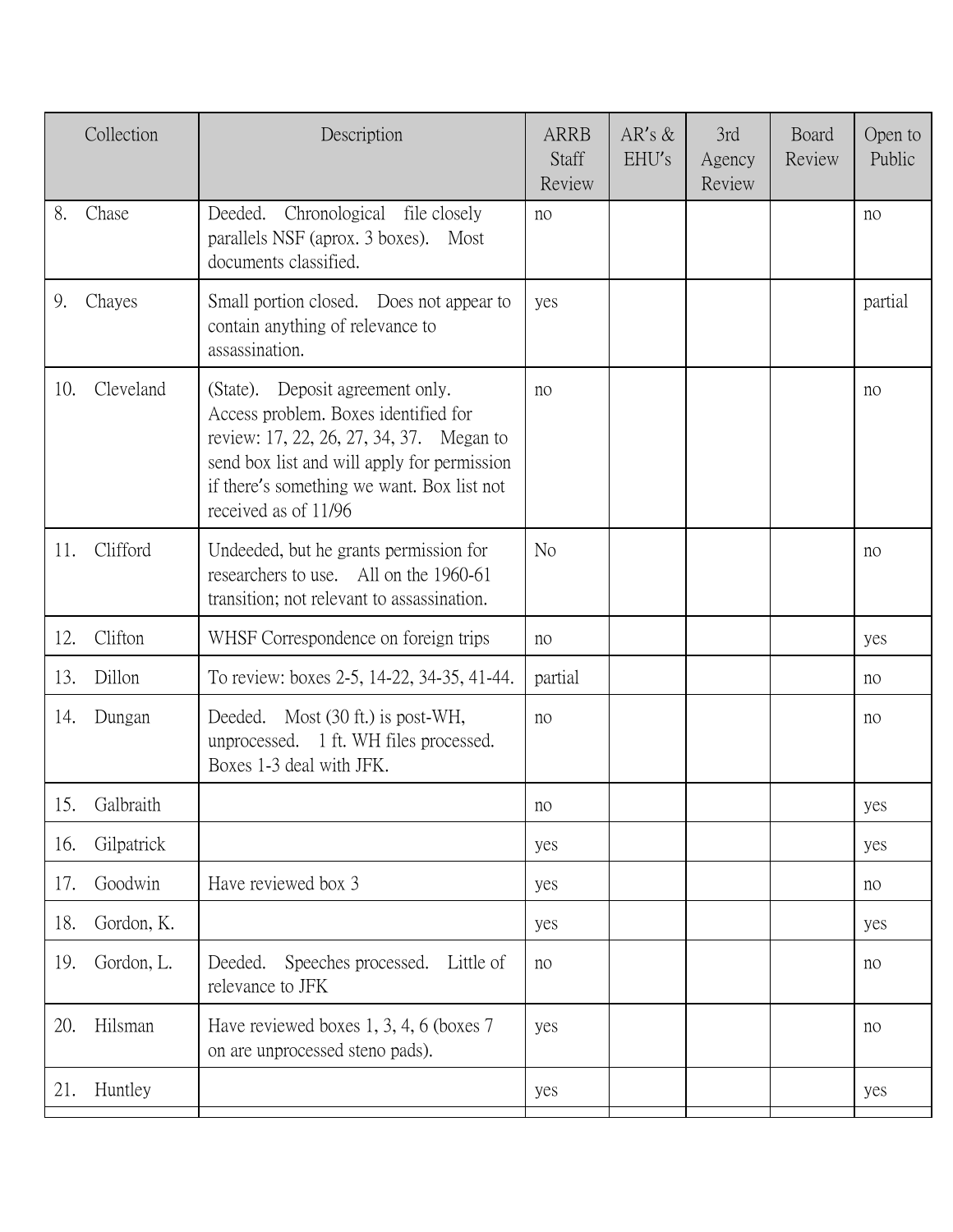| Collection        | Description                                                                                                                                                                                         | <b>ARRB</b><br>Staff<br>Review | $AR's \&$<br>EHU's | 3rd<br>Agency<br>Review | Board<br>Review | Open to<br>Public |
|-------------------|-----------------------------------------------------------------------------------------------------------------------------------------------------------------------------------------------------|--------------------------------|--------------------|-------------------------|-----------------|-------------------|
| 22. Katzenbach    |                                                                                                                                                                                                     | no                             |                    |                         |                 | no                |
| 23.<br>Kaysen     | Deposit agreement only. Primarily<br>academic career, but possibly some<br>classified. Most is post '64, little on JFK<br>years.                                                                    | no                             |                    |                         |                 | no                |
| <b>EMK</b><br>24. | Small (3 folders), consisting of form<br>response to public requests for opinion on<br>Warren Commission report.<br>Does<br>Board want Library to seek permission to<br>add this to JFK Collection? | yes                            |                    |                         |                 | no                |
| 25.<br><b>JFK</b> | Includes Navy medical files                                                                                                                                                                         | no                             |                    |                         |                 | yes               |
| Lincoln<br>26     |                                                                                                                                                                                                     | yes                            |                    |                         |                 | yes               |
| 27. Manchester    | Undeeded. To review: boxes 4, 6-7,<br>17-18, 20-21, 50, 62, 64, 69 (tapes).<br>(Good collection, but not as rich as one)<br>might expect. A lot missing, or possibly<br>moved).                     | partial                        |                    |                         |                 | no                |
| 28.<br>Markham    |                                                                                                                                                                                                     | yes                            |                    |                         |                 | yes               |
| 29.<br>Marshall   |                                                                                                                                                                                                     | yes                            |                    |                         |                 | yes               |
| 30.<br>McHugh     |                                                                                                                                                                                                     | yes                            |                    |                         |                 | yes               |
| 31.<br>McShane    |                                                                                                                                                                                                     | yes                            |                    |                         |                 | yes               |
| 32.<br>Navasky    | Deeded.<br>Some interesting items<br>interspersed throughout.                                                                                                                                       | yes                            |                    |                         |                 | no                |
| 33.<br>Oberdorfer | (Judge). Deeded, permission required.<br>Diary on Cuban prisoner exchange<br>(microfilmed, very good) under mandatory<br>review.                                                                    | yes                            |                    |                         |                 | no                |
| O'Brien<br>34.    | In process.<br>A mess                                                                                                                                                                               | N <sub>o</sub>                 |                    |                         |                 | no                |
| O'Donnell<br>35.  | Closed by family. Library has already                                                                                                                                                               | no                             |                    |                         |                 | no                |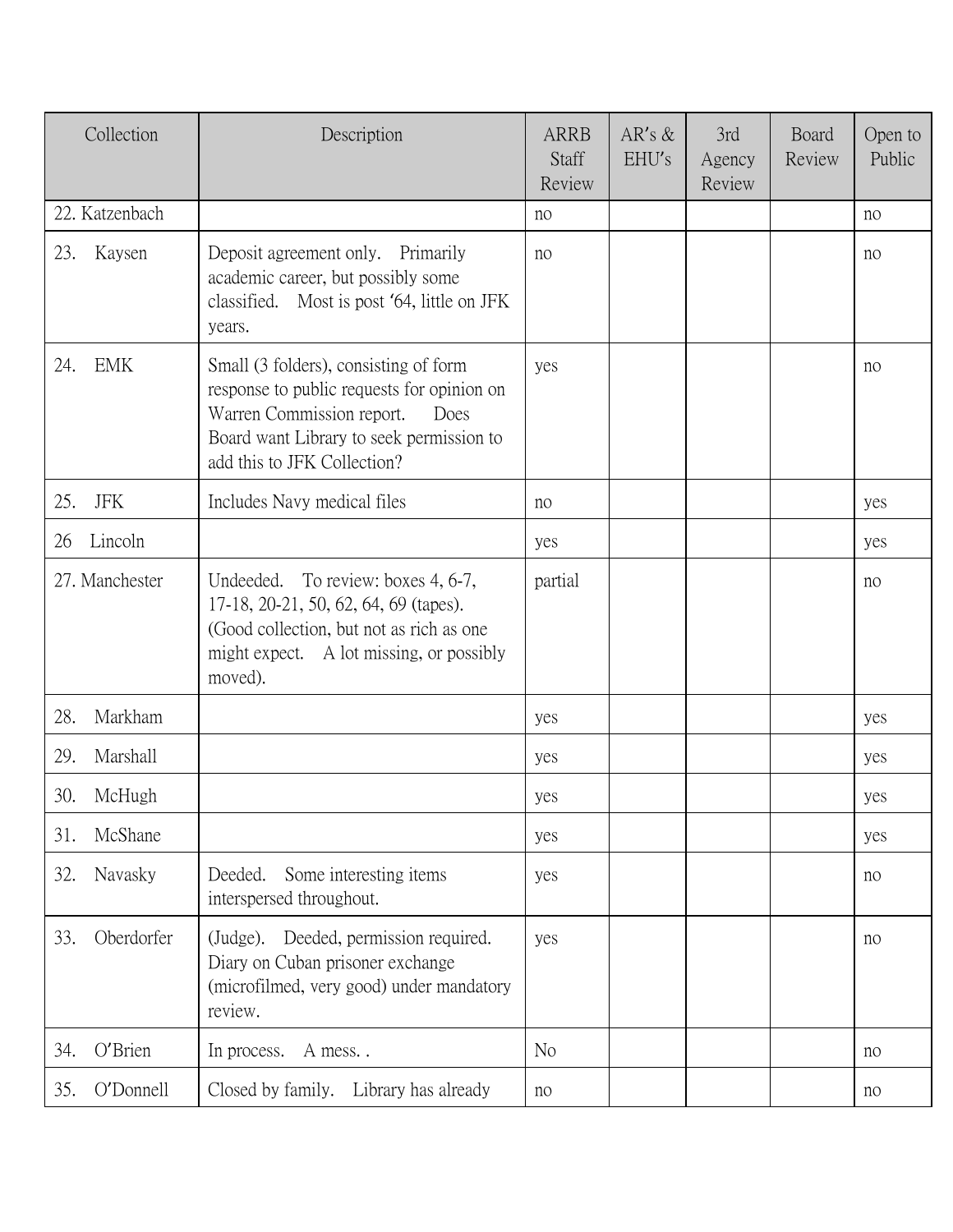|     | Collection  | Description                                                                                                                                                                                                                                                                         | <b>ARRB</b><br>Staff<br>Review | $AR's \&$<br>EHU's | 3rd<br>Agency<br>Review | Board<br>Review | Open to<br>Public |
|-----|-------------|-------------------------------------------------------------------------------------------------------------------------------------------------------------------------------------------------------------------------------------------------------------------------------------|--------------------------------|--------------------|-------------------------|-----------------|-------------------|
|     |             | searched for ARRB and found nothing.<br>Clippings, photos, etc. Tapes of value,<br>but nothing re assassination on them.<br>Alan Goodrich, AV archivist, listened to<br>them, sent memo to NARA summarizing<br>what wasn't there that might have been<br>expected.                  |                                |                    |                         |                 |                   |
| 36. | Powers      | Audiotapes of interviews not yet listened<br>to - contents unknown                                                                                                                                                                                                                  | no                             |                    |                         |                 | partial           |
| 37. | Reardon     |                                                                                                                                                                                                                                                                                     | yes                            |                    |                         |                 | yes               |
| 38. | Roberts     | Only a deposit agreement.<br>Will send box<br>list. If we want permission, need to get it<br>ourselves.                                                                                                                                                                             | no                             |                    |                         |                 | no                |
| 39. | Rostow      | 1 ft., of little value. Good stuff at LBJ.                                                                                                                                                                                                                                          | yes                            |                    |                         |                 | yes               |
| 40. | Rusk        | Appointment books only                                                                                                                                                                                                                                                              | yes                            |                    |                         |                 | yes               |
| 41. | Salinger    | To review boxes 125-26, 130, 136-40, 143.<br>Briefing papers, WH (classified portion<br>of collection).                                                                                                                                                                             | partial                        |                    |                         |                 | no                |
| 42. | Schlesinger | *(Only 1000 Days notes unprocessed).<br>Have reviewed boxes WH 30-33.                                                                                                                                                                                                               | yes                            |                    |                         |                 | yes               |
| 43. | Schwartz    |                                                                                                                                                                                                                                                                                     | yes                            |                    |                         |                 | yes               |
| 44. | Sheridan    | Undeeded.<br>Sheridan dead, negotiations<br>ongoing between ARRB and family on<br>White Paper he did for NBC on<br>assassination. S. took that back, on<br>grounds that it belongs to NBC, but left<br>rest of collection at Library. Library will<br>write family requesting deed. | no                             |                    |                         |                 | no                |
| 45. | Shriver     | Open deed, but S. asked Library not to<br>process and open until he has reviewed<br>collection. Little of interest to us--no                                                                                                                                                        | no                             |                    |                         |                 | no                |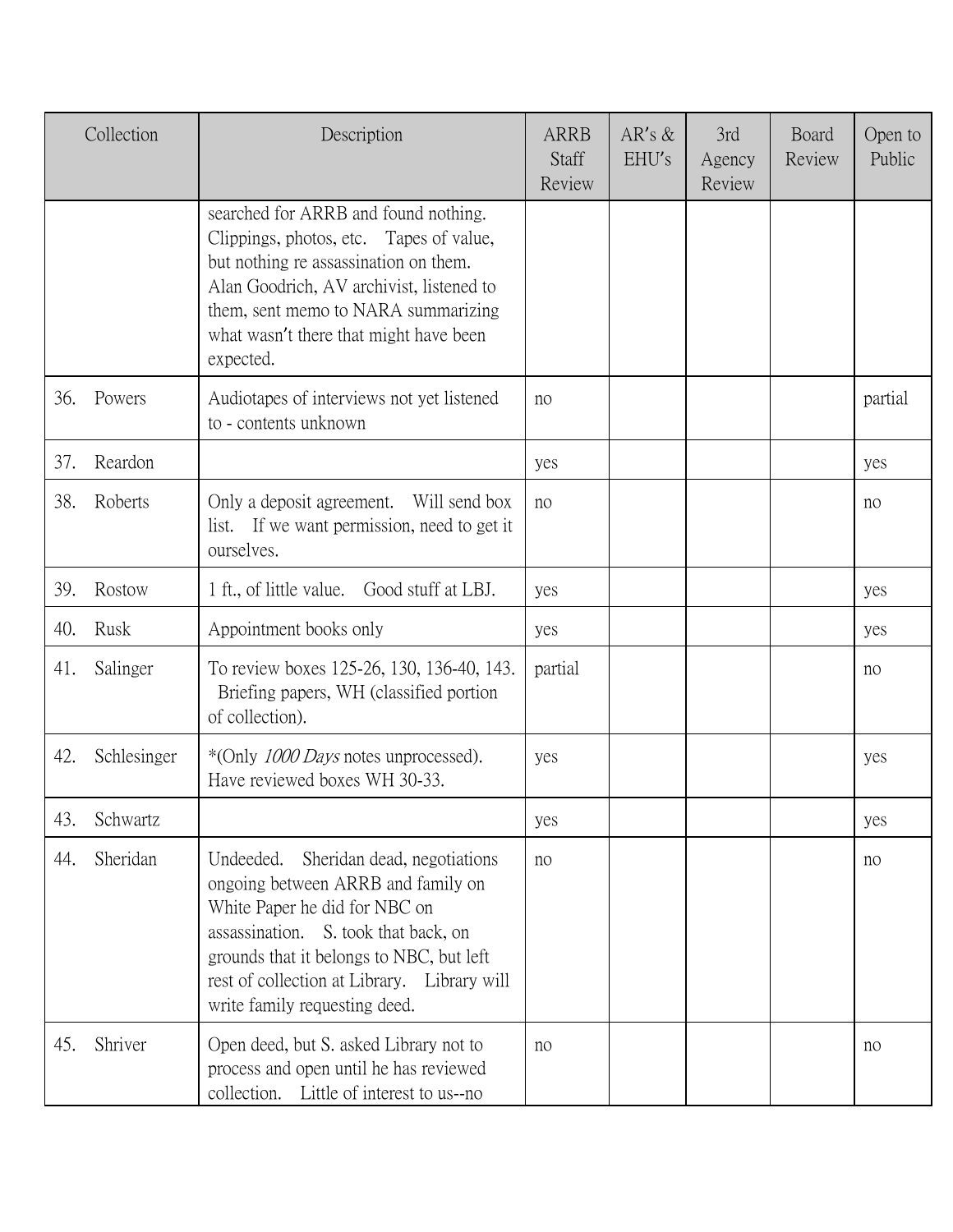| Collection      | Description                                                              | <b>ARRB</b><br><b>Staff</b><br>Review | $AR's \&$<br>EHU's | 3rd<br>Agency<br>Review | Board<br>Review | Open to<br>Public |
|-----------------|--------------------------------------------------------------------------|---------------------------------------|--------------------|-------------------------|-----------------|-------------------|
|                 | primary sources materials on assass.,<br>nothing classified.             |                                       |                    |                         |                 |                   |
| Sorensen<br>46. | Have reviewed boxes 47-49, 52, 55<br>(classified portion of collection). | yes                                   |                    |                         |                 | partial           |
| Szulc<br>47.    | Small collection, in Spanish                                             | yes                                   |                    |                         |                 | yes               |
| 48.<br>Toomey   | Papers on JFK Medical Symposia Series                                    | yes                                   |                    |                         |                 | yes               |
| 49.<br>Travell  | Correspondence with public on health<br>matters.                         | no                                    |                    |                         |                 | yes               |
| White<br>50.    |                                                                          | no                                    |                    |                         |                 | yes               |
| 51. Yarmolinsky | Mostly open for our time period.                                         | yes                                   |                    |                         |                 | partial           |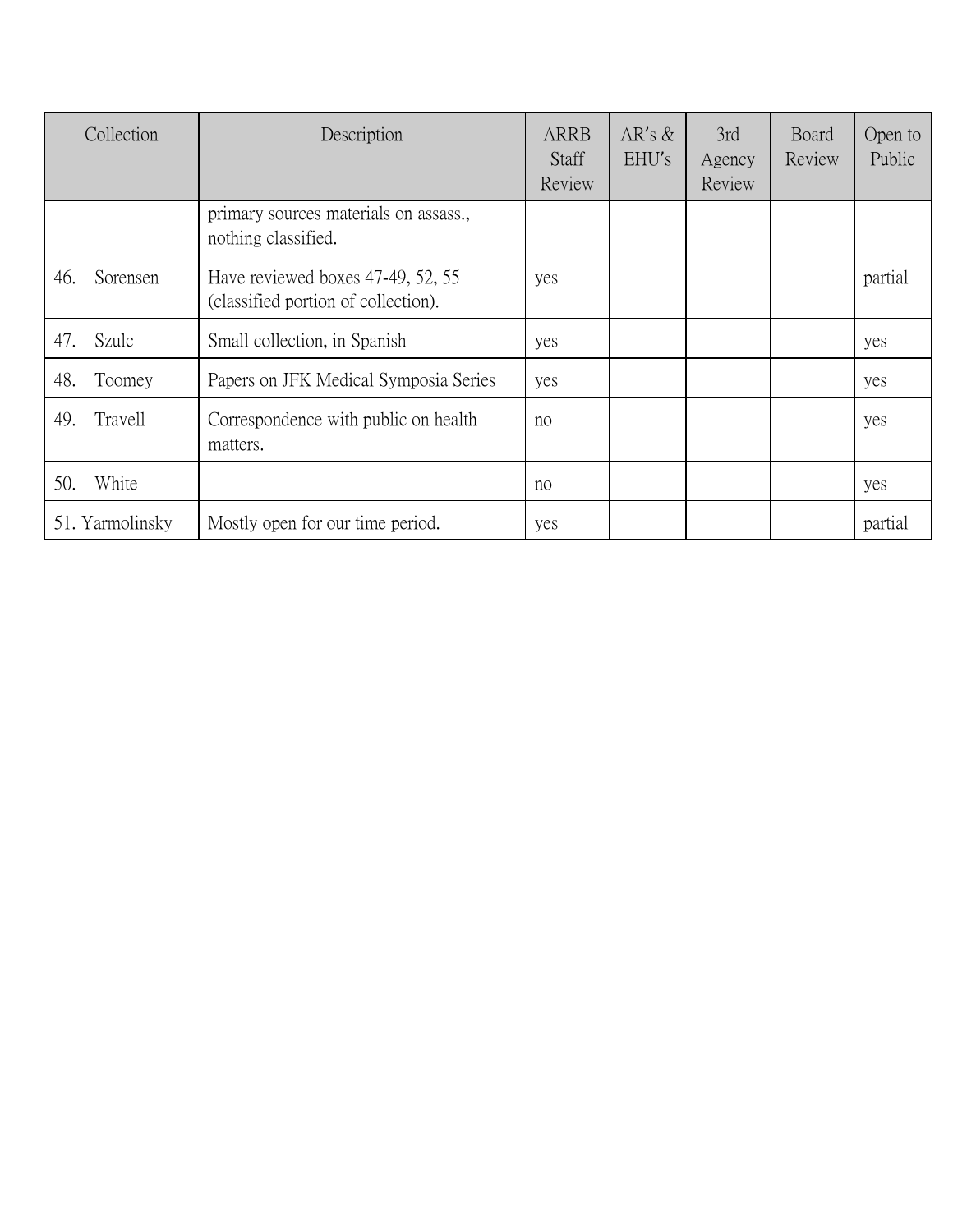# TABLE F

# President**'**s Office Files: Presidential Recordings

Meetings Recordings

# November 1996

#### All Closed

| Number | Date     | Subject                              | Comments                                      | <b>ARRB</b><br>Staff<br>Review | AR's<br>$\&$<br>EHU's | 3rd<br>Agency<br>Review | Board<br>Review | Open<br>to<br>Public |
|--------|----------|--------------------------------------|-----------------------------------------------|--------------------------------|-----------------------|-------------------------|-----------------|----------------------|
| 18     | 9/4/62   | Cuba                                 |                                               |                                |                       |                         |                 |                      |
| 25     | 9/29/62  | Cuba                                 | Only part of<br>tape                          |                                |                       |                         |                 |                      |
| 46     | 10/31/62 | Cuba and USSR<br>nuclear tests (NSC) |                                               |                                |                       |                         |                 |                      |
| 47     | 11/1/62  | Cuba (NSC)                           |                                               |                                |                       |                         |                 |                      |
| 48     | 11/2/62  | Cuba                                 | Only part of<br>tape                          |                                |                       |                         |                 |                      |
| 49     | 11/3/62  | Cuba                                 | Only part of<br>tape                          |                                |                       |                         |                 |                      |
| 50     | 11/3/62  | Nuclear Testing<br>and Cuba          | Very brief<br><b>NSC</b><br>ExComm<br>meeting |                                |                       |                         |                 |                      |
| 51     | 11/5/62  | Cuba (RFK and<br>Bundy)              | Only part of<br>tape                          |                                |                       |                         |                 |                      |
| 52     | 11/6/62  | Cuba (NSC)                           |                                               |                                |                       |                         |                 |                      |
| 54     | 11/8/62  | Laos and Cuba<br>(NSC)               |                                               |                                |                       |                         |                 |                      |
| 55     | 11/9/62  | Cuba                                 | Only part of<br>tape                          |                                |                       |                         |                 |                      |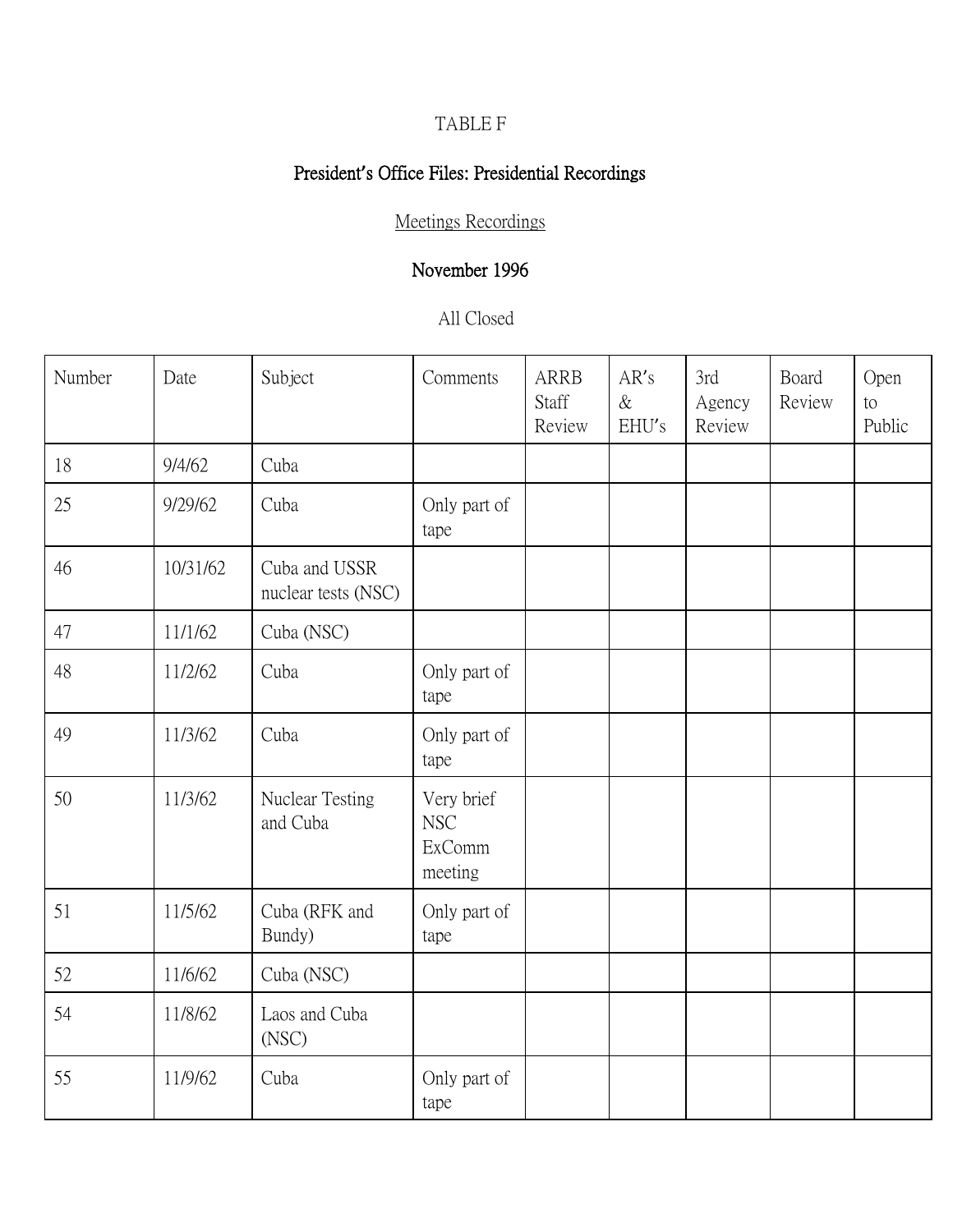| Number  | Date                            | Subject                                             | Comments                           | <b>ARRB</b><br>Staff<br>Review | AR's<br>$\&$<br>EHU's | 3rd<br>Agency<br>Review | Board<br>Review | Open<br>to<br>Public |
|---------|---------------------------------|-----------------------------------------------------|------------------------------------|--------------------------------|-----------------------|-------------------------|-----------------|----------------------|
| 56      | 11/12/62                        | Cuba (NSC)                                          |                                    |                                |                       |                         |                 |                      |
| 57      | 11/12/62                        | Cuba (NSC                                           | Tape 56<br>continued               |                                |                       |                         |                 |                      |
| 58      | 11/16/62                        | Cuba (Rusk,<br>Bundy, and<br>Llewellyn<br>Thompson) |                                    |                                |                       |                         |                 |                      |
| 58.2    | 11/16/62                        | Cuba (NSC<br>ExComm)                                | Only part of<br>tape               |                                |                       |                         |                 |                      |
| 59/XXXX | 11/16/62                        | Cuba (NSC<br>ExComm)                                | Tape 58<br>continued               |                                |                       |                         |                 |                      |
| 60      | 11/16/62<br>11/19/62            | Cuba (NSC)<br>Cuba (NSC<br>ExComm)                  | Beginning<br>and end of<br>tape    |                                |                       |                         |                 |                      |
| 61      | 11/19/62                        | Cuba (NSC<br>ExComm)                                | Tape 60<br>continued               |                                |                       |                         |                 |                      |
| 63      | 11/20/62<br>date not<br>certain | Cuba<br>Cuba (NSC<br>ExComm)                        | Beginning<br>and middle<br>of tape |                                |                       |                         |                 |                      |
| 64      | 11/21/62                        | Cuba (NSC<br>ExComm)                                |                                    |                                |                       |                         |                 |                      |
| 66      | 12/6/62                         | Cuba (NSC)                                          |                                    |                                |                       |                         |                 |                      |
| 68      | 12/17/62                        | Congo and Cuba<br>(NSC)                             |                                    |                                |                       |                         |                 |                      |
| 69      | 1/8/63<br>1/15/63               | Cuba (Cong.<br>Leadership)<br>Vietnam and Cuba      | All but the<br>end of the<br>tape  |                                |                       |                         |                 |                      |
| 71      | 2/1/63                          | Wheeler Report on<br>Vietnam                        | Middle of<br>tape                  |                                |                       |                         |                 |                      |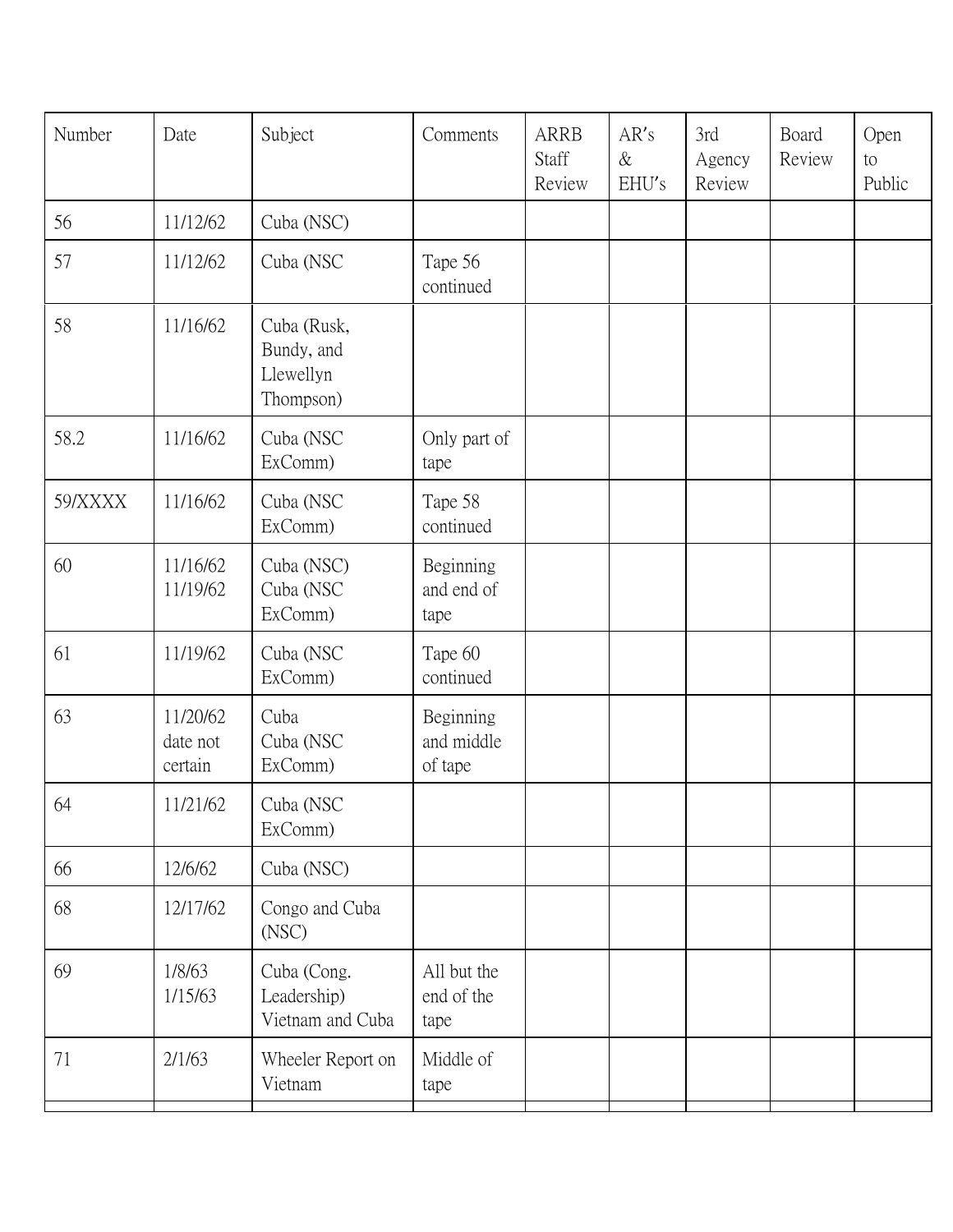| Number   | Date                          | Subject                                             | Comments                  | <b>ARRB</b><br>Staff<br>Review | AR's<br>$\&$<br>EHU's | 3rd<br>Agency<br>Review | Board<br>Review | Open<br>to<br>Public |
|----------|-------------------------------|-----------------------------------------------------|---------------------------|--------------------------------|-----------------------|-------------------------|-----------------|----------------------|
| 72       | 2/5/63                        | Cuba and Europe<br>(NSC)                            |                           |                                |                       |                         |                 |                      |
| 72A/XX1B | 2/5/63                        | Cuba                                                |                           |                                |                       |                         |                 |                      |
| 78       | 3/11/63                       | Cuba (NSC)                                          | Only part of<br>tape      |                                |                       |                         |                 |                      |
| 82       | 4/22/63                       | Cuba (McNamara)                                     | Only part of<br>tape      |                                |                       |                         |                 |                      |
| 85       | 5/7/63                        | Vietnam                                             | Beginning of<br>tape only |                                |                       |                         |                 |                      |
| 88       | 5/20/63                       | Cuba                                                | Only part of<br>tape      |                                |                       |                         |                 |                      |
| 89       | 5/28/63                       | Cuba                                                | Only part of<br>tape      |                                |                       |                         |                 |                      |
| 96       | 7/4/63                        | Vietnam                                             | Beginning of<br>tape only |                                |                       |                         |                 |                      |
| 104.4    | 8/15/63                       | Vietnam (Henry<br>Cabot Lodge)                      | Only part of<br>tape      |                                |                       |                         |                 |                      |
| 106/A31  | 8/21/63                       | Vietnam                                             | Only part of<br>tape      |                                |                       |                         |                 |                      |
| 107/A42  | 8/26/63<br>8/27/63<br>8/28/63 | Vietnam<br>Vietnam/<br>Portuguese Africa<br>Vietnam | Only parts<br>of tape     |                                |                       |                         |                 |                      |
| 108/A43  | 8/28/63                       | Vietnam                                             |                           |                                |                       |                         |                 |                      |
| 108.2    | 8/28/63<br>9/3/63             | Vietnam<br>Vietnam                                  | Only parts<br>of tape     |                                |                       |                         |                 |                      |
| 109.4    | 9/10/63                       | Vietnam (Krulak<br>and Mendenhall<br>Reports)       | End of tape<br>only       |                                |                       |                         |                 |                      |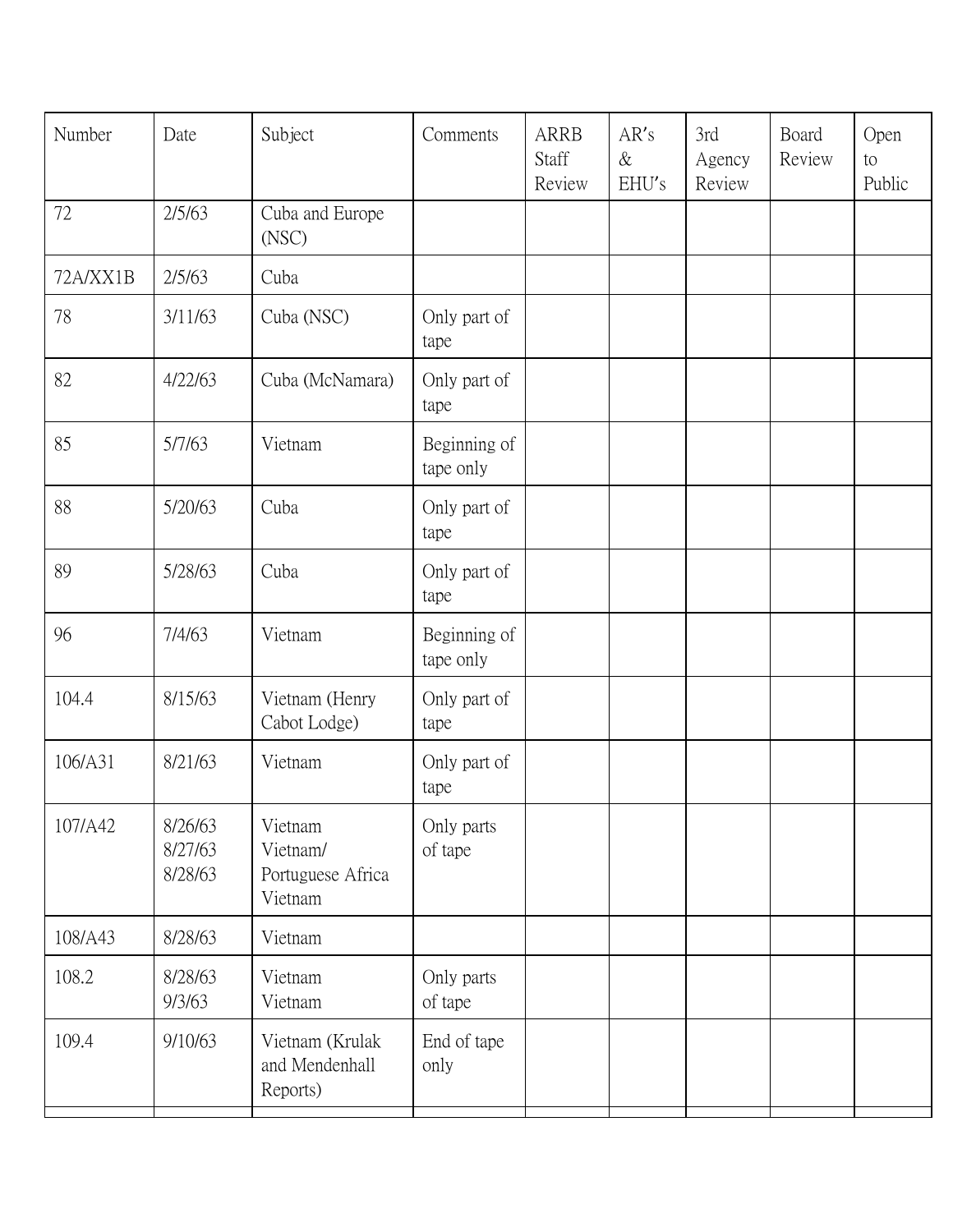| Number    | Date                            | Subject                                                        | Comments              | <b>ARRB</b><br>Staff<br>Review | AR's<br>$\&$<br>EHU's | 3rd<br>Agency<br>Review | Board<br>Review | Open<br>to<br>Public |
|-----------|---------------------------------|----------------------------------------------------------------|-----------------------|--------------------------------|-----------------------|-------------------------|-----------------|----------------------|
| 110/A/45  | 9/11/63                         | Vietnam                                                        | End of tape<br>only   |                                |                       |                         |                 |                      |
| 111/A46   | 9/17/63                         | Vietnam                                                        | End of tape<br>only   |                                |                       |                         |                 |                      |
| 111.7     | 9/19/63                         | Vietnam                                                        | End of tape<br>only   |                                |                       |                         |                 |                      |
| 114/A49   | 10/2/63                         | Vietnam<br>(McNamara-Taylor<br>Report<br>Vietnam (NSC)         | Only parts<br>of tape |                                |                       |                         |                 |                      |
| 114/A50   | 10/.163<br>10/5/63              | Vietnam<br>Vietnam                                             | Only parts<br>of tape |                                |                       |                         |                 |                      |
| 117.1/A53 | 10/25/63                        | Vietnam                                                        | End of tape<br>only   |                                |                       |                         |                 |                      |
| 118.2     | 10/29/63<br>10/30/63<br>11/1/63 | Vietnam<br>Vietnam<br>Vietnam                                  | Only parts<br>of tape |                                |                       |                         |                 |                      |
| /A55      | 11/2/63                         | Vietnam (morning<br>meeting)<br>Vietnam (afternoon<br>meeting) | Only parts<br>of tape |                                |                       |                         |                 |                      |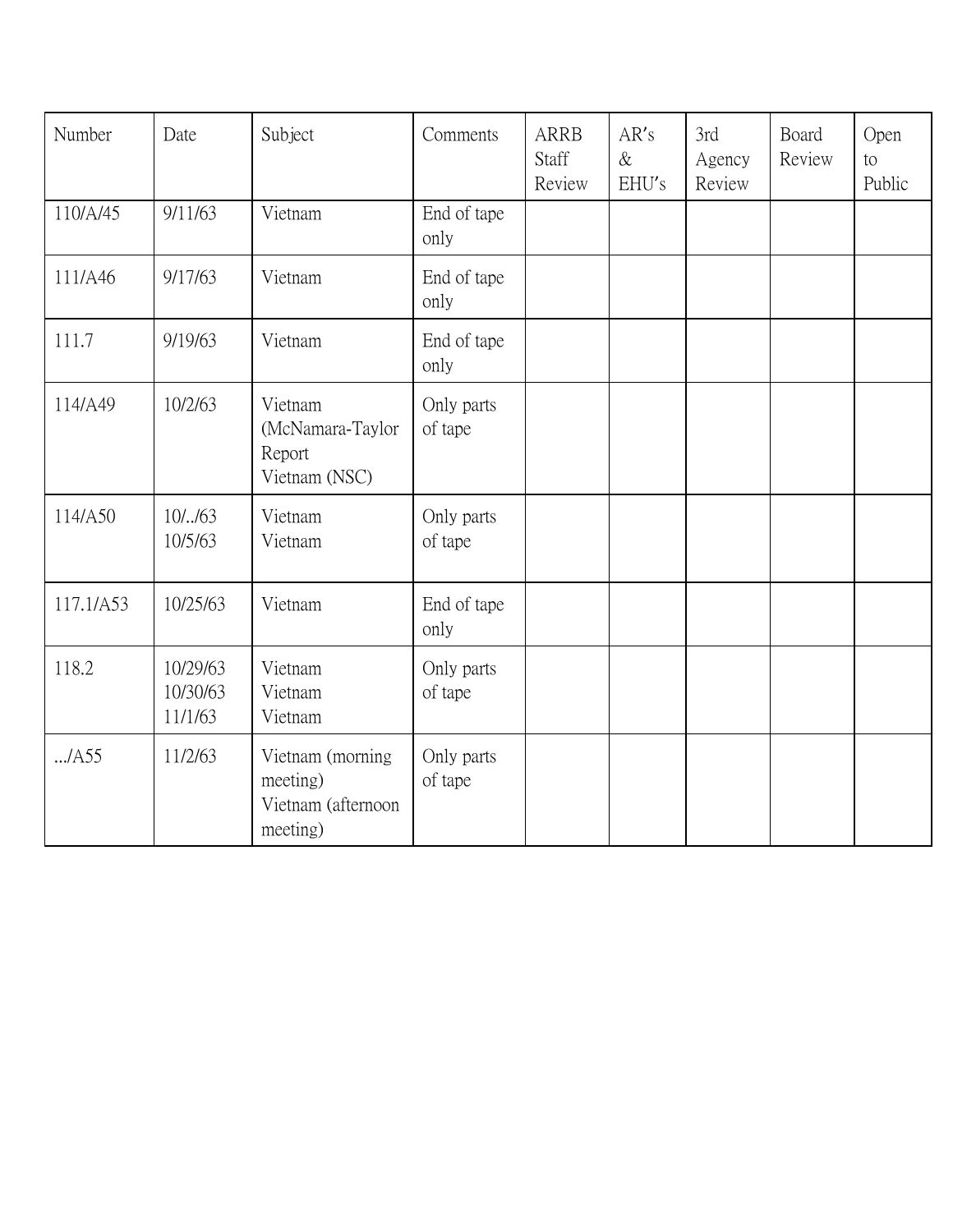# TABLE G

# President**'**s Office Files: Presidential Recordings

Telephone Recordings

# November 1996

#### All Closed

| $\#$  | Date     | Participants/Topic                                                                     | <b>ARRB</b><br>Staff<br>Review | AR's<br>$\&$<br>EHU's | 3rd<br>Agency<br>Review | Board<br>Review | Open to<br>Public |
|-------|----------|----------------------------------------------------------------------------------------|--------------------------------|-----------------------|-------------------------|-----------------|-------------------|
| 5A.1  | 10/2/62  | JFK, McCloy, Rusk: Meetings with<br>Kurnetsov and surveillance of Cuba                 |                                |                       |                         |                 |                   |
| 5A.3  | 10/2/62  | Rusk, Unidentified:<br>Negotiations on Cuba at UN                                      |                                |                       |                         |                 |                   |
| 6B.4  | 11/17/62 | JFK, Unidentified:<br>Cuban sabotage report (from Justice<br>Department?)              |                                |                       |                         |                 |                   |
| 8A.4  | 3/2/63   | JFK, McNamara:<br>Surveillance of Cuba                                                 |                                |                       |                         |                 |                   |
| 8B.1  | 3/2/63   | JFK, McNamara:<br>Surveillance of Cuba cont.                                           |                                |                       |                         |                 |                   |
| 8B.2  | 3/2/63   | JFK, Bundy:<br>Surveillance of Cuba                                                    |                                |                       |                         |                 |                   |
| 8B.3  | 3/2/63   | JFK, McNamara:<br>Surveillance of Cuba, NATO &<br>merchant ships                       |                                |                       |                         |                 |                   |
| 11B.3 | 3/7/63   | JFK, George Mahon:<br>Speech in Congress by Mahon re<br>intelligence briefings on Cuba |                                |                       |                         |                 |                   |
| 16A.4 | $.$ /    | JFK, RFK:<br>TFX hearings, Cuban exile raid                                            |                                |                       |                         |                 |                   |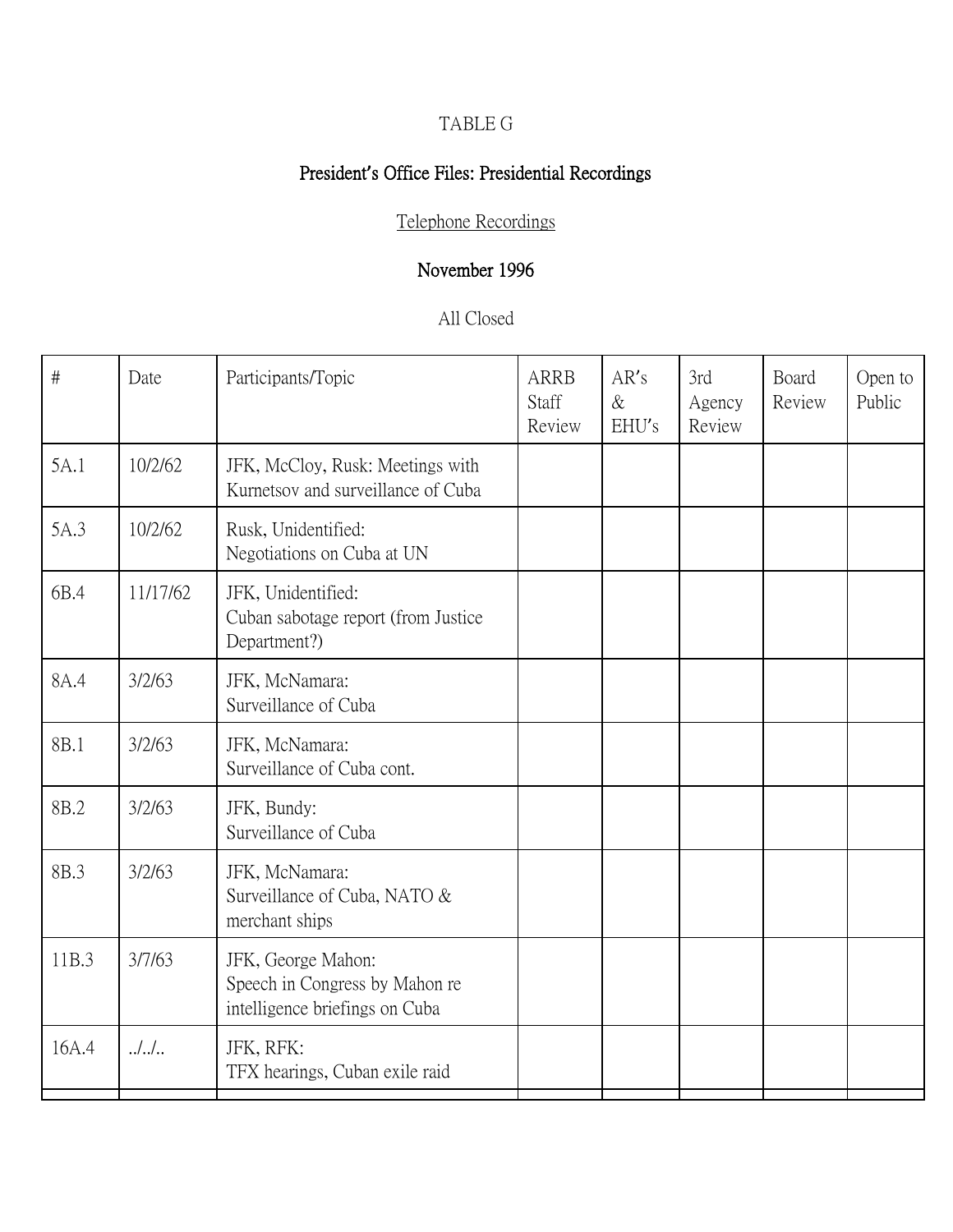| $\#$   | Date    | Participants/Topic                                                          | ARRB<br>Staff<br>Review | AR's<br>$\&$<br>EHU's | 3rd<br>Agency<br>Review | Board<br>Review | Open to<br>Public |
|--------|---------|-----------------------------------------------------------------------------|-------------------------|-----------------------|-------------------------|-----------------|-------------------|
| 23.D.4 | 7/25/63 | JFK, Rusk:<br>Nixon visit to DeGaulle; US embassy<br>property in Havana     |                         |                       |                         |                 |                   |
| 26A.3  | 8/19/63 | JFK, George Ball:<br>European merchant shipping to Cuba<br>and other topics |                         |                       |                         |                 |                   |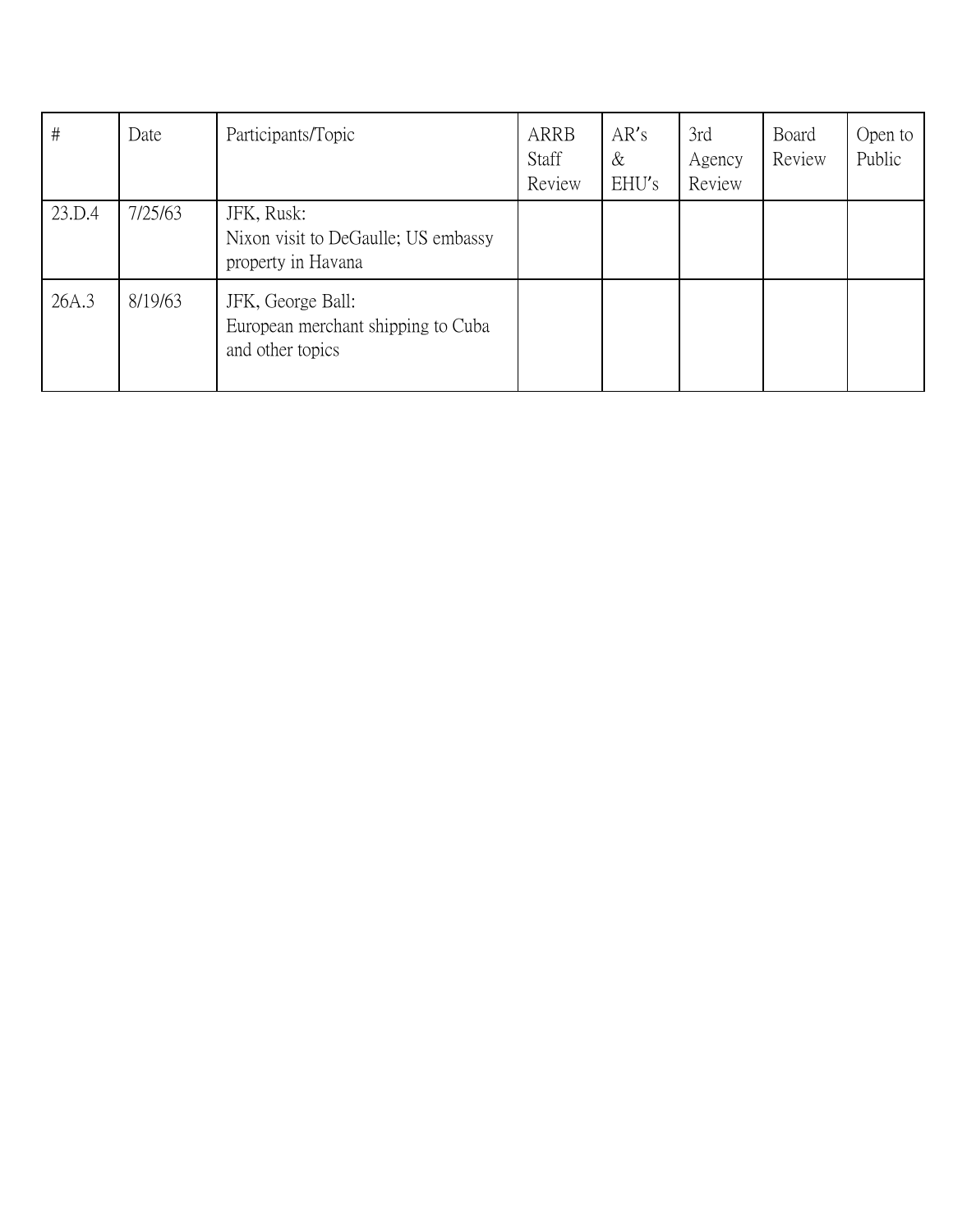### TABLE H

### Closed RFK Files To Be Reviewed

#### RFK Confidential File

| Box #/File   | Class         | <b>COMMENTS</b>                                      | <b>ARRB</b><br>Staff<br>Review | $AR's \&$<br>EHU's | 3rd<br>Agency<br>Review | Board<br>Review | Open to<br>Public |
|--------------|---------------|------------------------------------------------------|--------------------------------|--------------------|-------------------------|-----------------|-------------------|
| Box 1 File 3 | <b>CIA</b>    |                                                      |                                |                    |                         |                 |                   |
| 1 File 3-0   | <b>TS</b>     | Misc. Counterinsurgency Laos,<br>Latin America, Cuba |                                |                    |                         |                 |                   |
| 1 File 3-1   | <b>TS</b>     | John McCone                                          |                                |                    |                         |                 |                   |
| 1 File 3-1   | $\mathcal{C}$ | Memos and Certificates (personnel<br>files)          |                                |                    |                         |                 |                   |
| 1 File 3-4   | S             | Memoranda                                            |                                |                    |                         |                 |                   |
| 2 File 3-6   | <b>TS</b>     | Richard Helms (Cuba, Special<br>Group-CI, etc.)      |                                |                    |                         |                 |                   |
| 2 File 3-7   | S             | Current Intelligence Memorandum<br>(Cuba)            |                                |                    |                         |                 |                   |
| Box 3 File 4 |               | SPECIAL GROUP(CI)                                    |                                |                    |                         |                 |                   |
| 3 File 4-0   | S             | Misc.                                                |                                |                    |                         |                 |                   |
| 3 File 4-1-1 | <b>TS</b>     | Agenda & Minutes 1/62-8/64                           |                                |                    |                         |                 |                   |
| 4 File 4-1-2 | S             | Progress Reports                                     |                                |                    |                         |                 |                   |
| 4 File 4-2   | <b>TS</b>     | Vietnam                                              |                                |                    |                         |                 |                   |
| 4 File 4-2-1 | <b>TS</b>     | TS & Special Intelligence Items                      |                                |                    |                         |                 |                   |
| 4 File 4-3   | <b>TS</b>     | Operation Mongoose                                   |                                |                    |                         |                 |                   |
| 5 File 4-12  | <b>TS</b>     | Counterinsurgency Training<br>Objectives             |                                |                    |                         |                 |                   |
|              |               |                                                      |                                |                    |                         |                 |                   |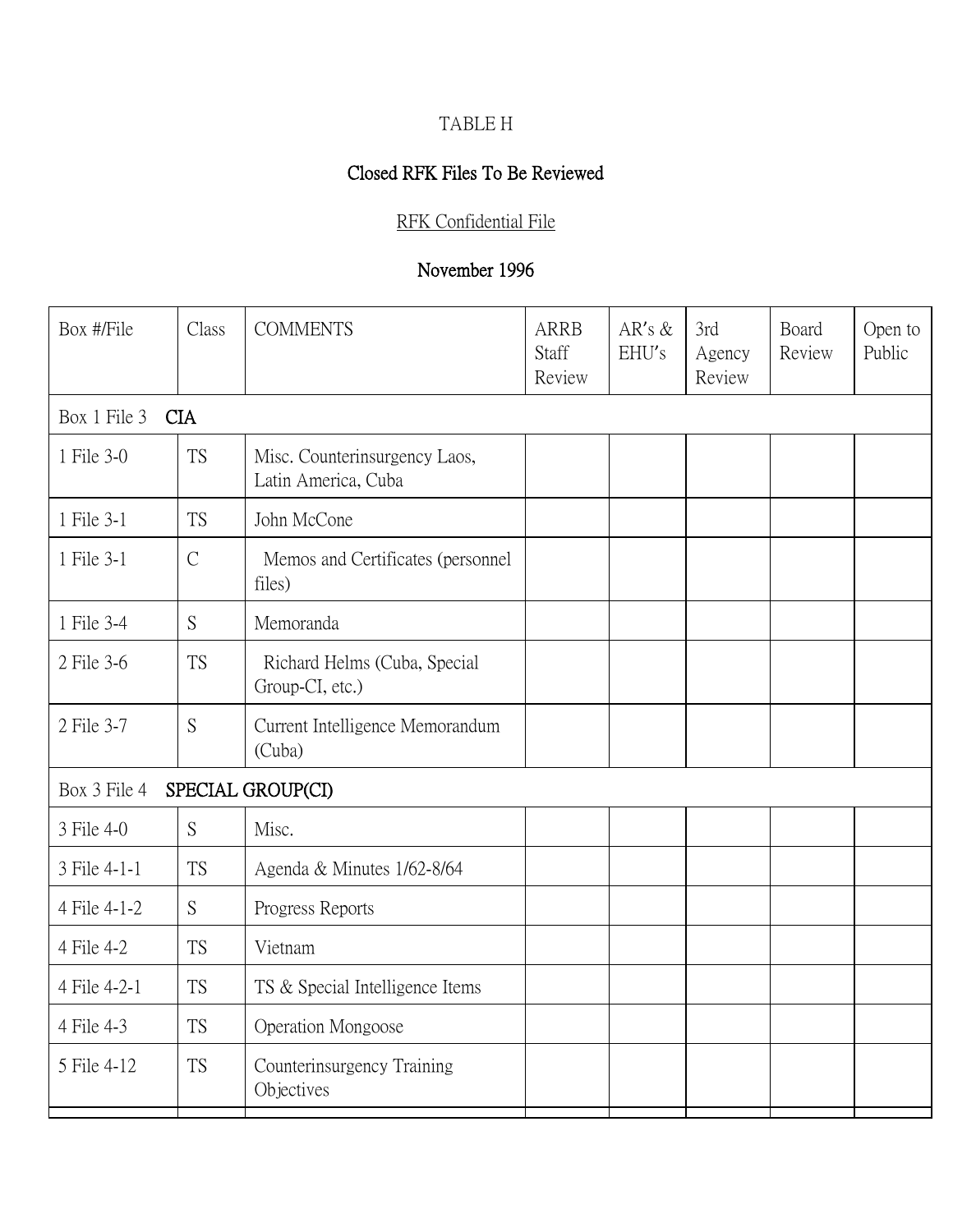| Box #/File       | Class       | <b>COMMENTS</b>                                                             | <b>ARRB</b><br>Staff<br>Review | $AR's \&$<br>EHU's | 3rd<br>Agency<br>Review | Board<br>Review | Open to<br>Public |
|------------------|-------------|-----------------------------------------------------------------------------|--------------------------------|--------------------|-------------------------|-----------------|-------------------|
| 6 File 4-12-4    | S           | Civil Action Programs                                                       |                                |                    |                         |                 |                   |
| Box 6 File 5 FBI |             |                                                                             |                                |                    |                         |                 |                   |
| 6 File 5-0       | S           | Miscellaneous (includes Mafia<br>Personalities - Background<br>Information) |                                |                    |                         |                 |                   |
| Box 6 File 6     | <b>CUBA</b> |                                                                             |                                |                    |                         |                 |                   |
| 6 File 6-0       | S           | Misc.                                                                       |                                |                    |                         |                 |                   |
| 7 File 6-2       | <b>TS</b>   | <b>Executive Committee</b>                                                  |                                |                    |                         |                 |                   |
| 7 File 6-2-1     | <b>TS</b>   | Agenda for Executive Committee<br>Meetings                                  |                                |                    |                         |                 |                   |
| 8 File 6-2-2     | <b>TS</b>   | Record of Action, Executive<br>Committee                                    |                                |                    |                         |                 |                   |
| 8 File 6-2-2     | <b>TS</b>   | <b>RFK Personal Notes</b>                                                   |                                |                    |                         |                 |                   |
| 8 File 6-2-3     | <b>TS</b>   | RFK Notes & Memos, Ex. Comm.<br>Mtg. 10/16/62                               |                                |                    |                         |                 |                   |
| 8 File 6-2-4     | <b>TS</b>   | RFK Notes & Memos, Ex. Comm.<br>Mtg. 10/22/62                               |                                |                    |                         |                 |                   |
| 8 File 6-2-5     | <b>TS</b>   | RFK Notes & Memos, Ex. Comm.<br>Mtg. 10/23/62                               |                                |                    |                         |                 |                   |
| 8 File 6-2-6     | TS          | RFK Notes & Memos, Ex. Comm.<br>Mtg. 10/25/62                               |                                |                    |                         |                 |                   |
| 8 File 6-2-7     | <b>TS</b>   | RFK Notes & Memos, Ex. Comm.<br>Mtg. 10/26/62                               |                                |                    |                         |                 |                   |
| 8 File 6-2-8     | <b>TS</b>   | RFK Notes & Memos, Ex. Comm.<br>Mtg. 2/5/63                                 |                                |                    |                         |                 |                   |
| 8 File 6-2-9     | <b>TS</b>   | RFK Notes & Memos, Ex. Comm.<br>3/29/63<br>Mtg.                             |                                |                    |                         |                 |                   |
|                  |             |                                                                             |                                |                    |                         |                 |                   |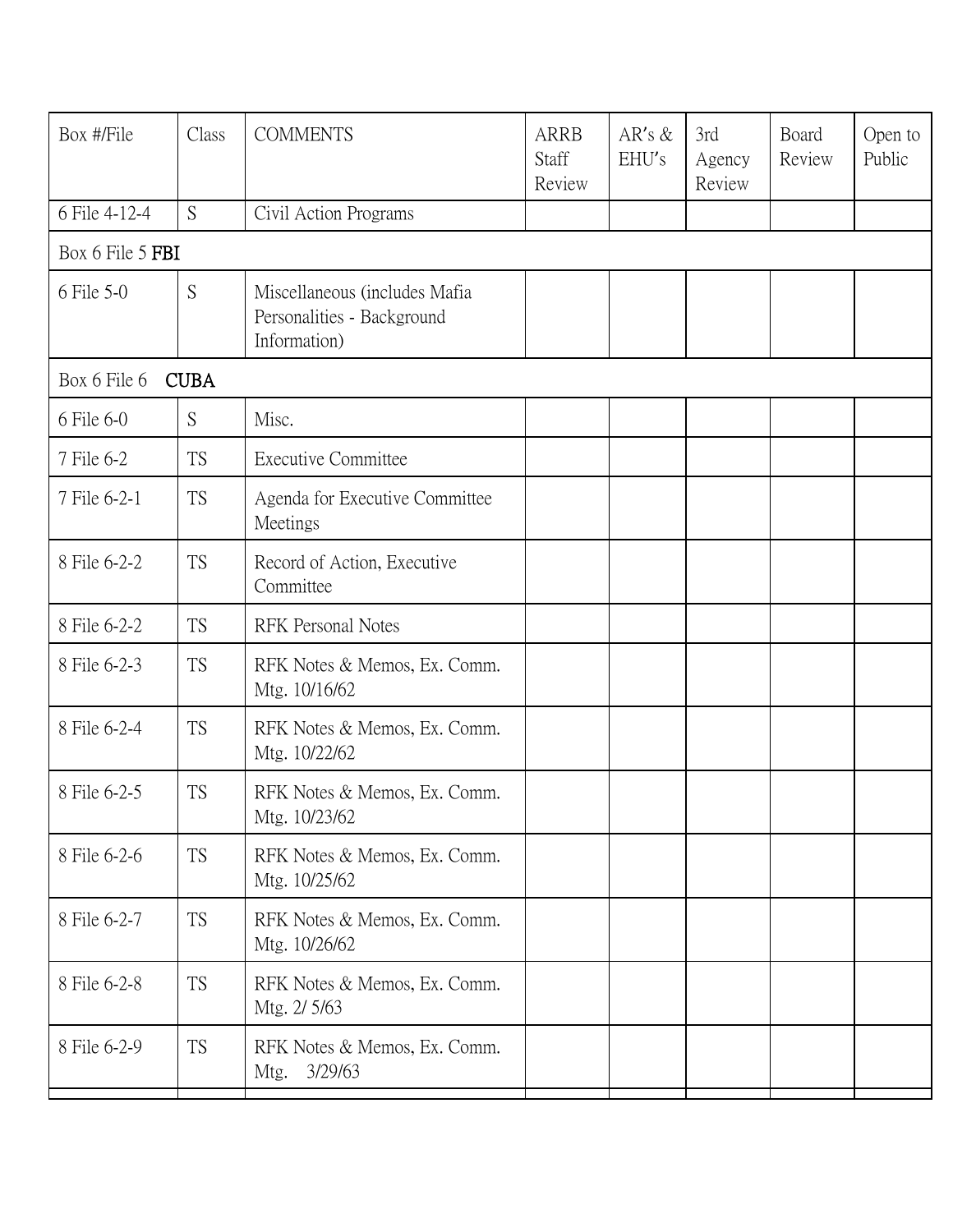| Box #/File     | Class        | <b>COMMENTS</b>                                       | <b>ARRB</b><br>Staff<br>Review | $AR's \&$<br>EHU's | 3rd<br>Agency<br>Review | Board<br>Review | Open to<br>Public |
|----------------|--------------|-------------------------------------------------------|--------------------------------|--------------------|-------------------------|-----------------|-------------------|
| 8 File 6-2-10  | <b>TS</b>    | RFK Notes, Ex. Comm. Mtgs.<br>10/62-12/62             |                                |                    |                         |                 |                   |
| 9 File 6-3     | <b>TS</b>    | CIA 10/62-10/63                                       |                                |                    |                         |                 |                   |
| 9 File 6-4     | <b>TS</b>    | The White House                                       |                                |                    |                         |                 |                   |
| 10 File 6-5    | <b>TS</b>    | Cuban Prisoner Exchange                               |                                |                    |                         |                 |                   |
| 10 File 6-6    | S            | 2506 Brigade                                          |                                |                    |                         |                 |                   |
| 11 File 6-7    | <b>TS</b>    | State Department                                      |                                |                    |                         |                 |                   |
| 11 File 6-8    | <b>TS</b>    | Defense Department                                    |                                |                    |                         |                 |                   |
| 12 File 6-11   | U            | Citizens for a Free Cuba                              |                                |                    |                         |                 |                   |
|                |              | Box 12 File 7                                         | DEPT. OF DEFENSE               |                    |                         |                 |                   |
| 12 File 7-0    | <b>TS</b>    | Misc.                                                 |                                |                    |                         |                 |                   |
| Box 16 File 13 | <b>HOFFA</b> |                                                       |                                |                    |                         |                 |                   |
| 16 File 13-0   | U            | Misc.                                                 |                                |                    |                         |                 |                   |
| Box 24 File 22 |              | NATIONAL SECURITY COUNCIL                             |                                |                    |                         |                 |                   |
| 24 File 22-1   | <b>TS</b>    | Record of Actions                                     |                                |                    |                         |                 |                   |
| 25 File 22-3   | <b>TS</b>    | Intelligence Collection Through<br>Audio Surveillance |                                |                    |                         |                 |                   |
| 25 File 22-4   | <b>TS</b>    | NSC Standing Group                                    |                                |                    |                         |                 |                   |
| 25 File 23     | S            | Angela M. Novello                                     |                                |                    |                         |                 |                   |
| Box 26 File 27 |              | STATE DEPARTMENT                                      |                                |                    |                         |                 |                   |
| 26 File 27-0   | S            | Misc                                                  |                                |                    |                         |                 |                   |
| 27 File 27-1   | S            | Dean Rusk                                             |                                |                    |                         |                 |                   |
| 28 File 27-3   | S            | Summary Reports -mostly policy<br>planning reports    |                                |                    |                         |                 |                   |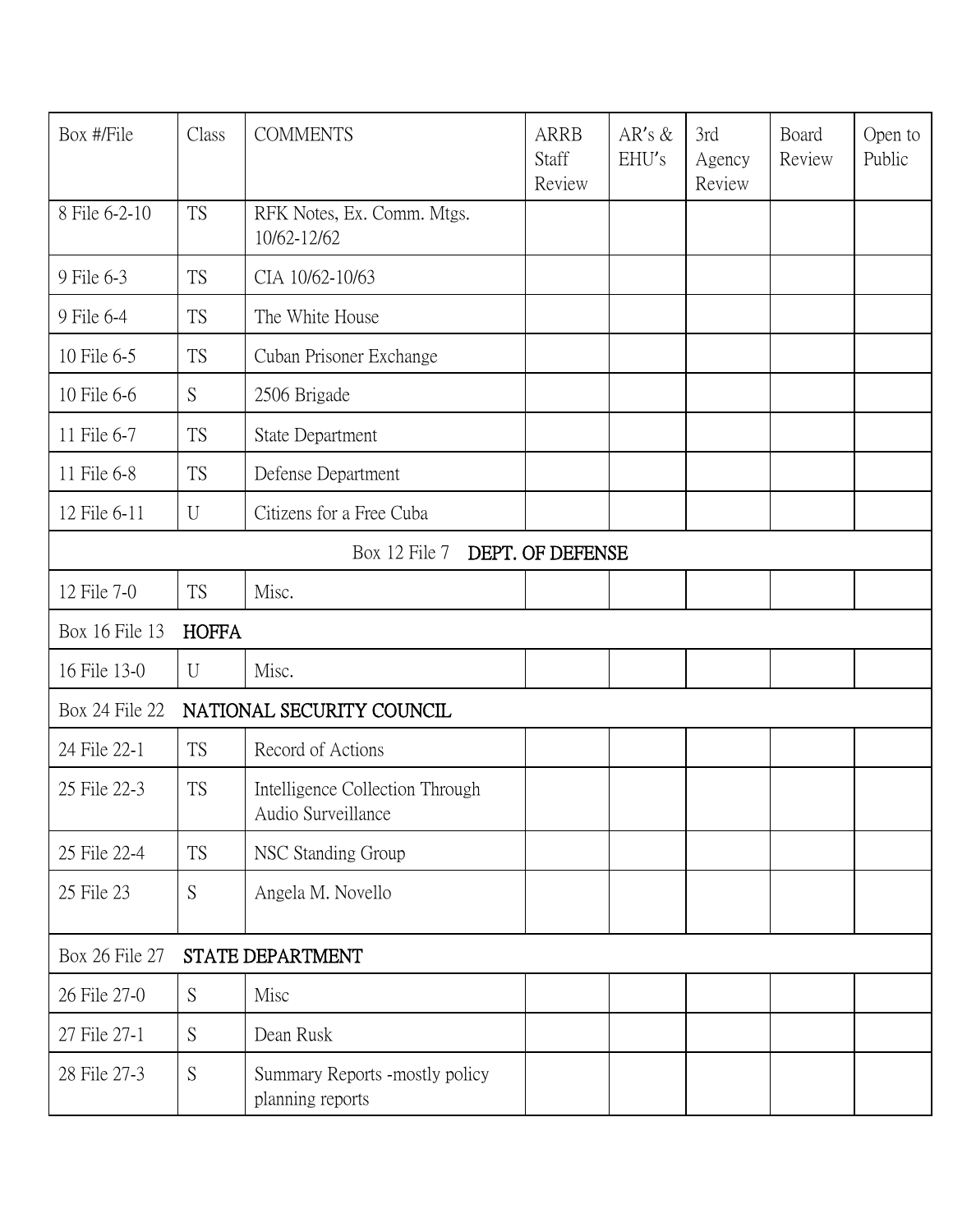| Box #/File                                                                                                                       | Class          | <b>COMMENTS</b>    | <b>ARRB</b><br>Staff<br>Review | AR's $&$<br>EHU's | 3rd<br>Agency<br>Review | Board<br>Review | Open to<br>Public |  |  |
|----------------------------------------------------------------------------------------------------------------------------------|----------------|--------------------|--------------------------------|-------------------|-------------------------|-----------------|-------------------|--|--|
| <b>NAME FILE-alphabetical file listing of a wide variety of names-</b><br>Box 30 File 29<br>some information from CIA and Hoover |                |                    |                                |                   |                         |                 |                   |  |  |
| WHITE HOUSE<br>Box 34 File 33                                                                                                    |                |                    |                                |                   |                         |                 |                   |  |  |
| 34 File 33-0                                                                                                                     | S              | Miscellaneous      |                                |                   |                         |                 |                   |  |  |
| 35 File 33-1                                                                                                                     | <b>TS</b>      | The President      |                                |                   |                         |                 |                   |  |  |
| 35 File 33-3                                                                                                                     | <b>TS</b>      | McGeorge Bundy     |                                |                   |                         |                 |                   |  |  |
| 36 File 33-4                                                                                                                     | S              | Ken O'Donnell      |                                |                   |                         |                 |                   |  |  |
| 36 File 33-5                                                                                                                     | $\mathcal{C}$  | Ralph Dungan       |                                |                   |                         |                 |                   |  |  |
| 36 File 33-6                                                                                                                     | S              | Arthur Schlesinger |                                |                   |                         |                 |                   |  |  |
| 36 File 33-7                                                                                                                     | $\overline{U}$ | Larry O'Brien      |                                |                   |                         |                 |                   |  |  |
| Box 42 File 36<br>PERSONNEL REPORTS                                                                                              |                |                    |                                |                   |                         |                 |                   |  |  |
| 42 File 36-5                                                                                                                     | U              | Frank Sinatra      |                                |                   |                         |                 |                   |  |  |
| Box 43 File 41<br><b>VIETNAM</b>                                                                                                 |                |                    |                                |                   |                         |                 |                   |  |  |
| 43 File 41-0                                                                                                                     | <b>TS</b>      | Misc.-large folder |                                |                   |                         |                 |                   |  |  |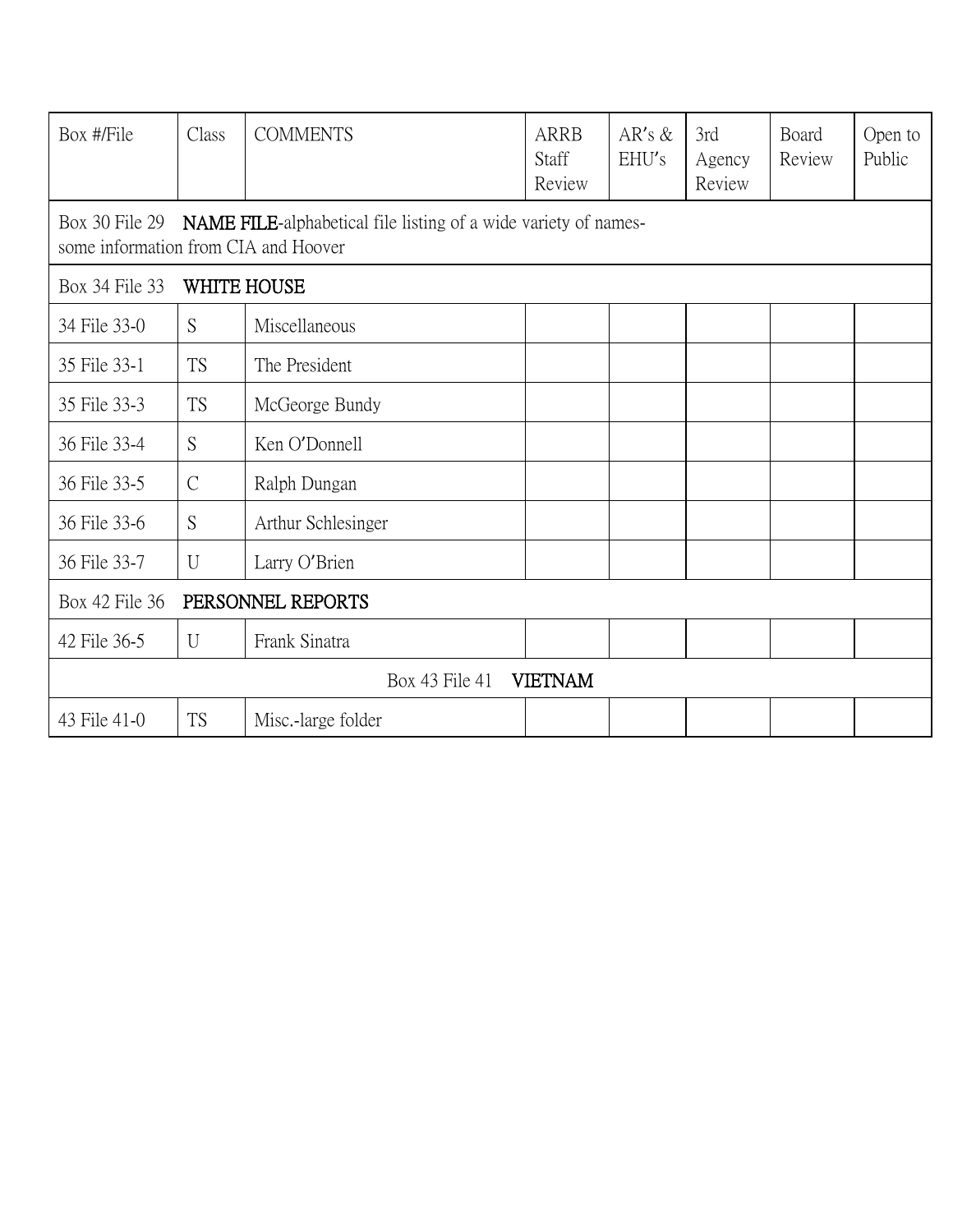# TABLE I

# Closed RFK Files To Be Reviewed

#### RFK National Security Files

| Box/File                                | Class              | <b>COMMENTS</b>                                                                                                                                                                                                                          | <b>ARRB</b><br>Staff<br>Review | $AR's \&$<br>EHU's | 3rd<br>Agency<br>Review | Board<br>Review | Open to<br>Public |
|-----------------------------------------|--------------------|------------------------------------------------------------------------------------------------------------------------------------------------------------------------------------------------------------------------------------------|--------------------------------|--------------------|-------------------------|-----------------|-------------------|
| <b>Box 355</b><br>File 44-03-19-14      | TS/CW<br><b>RD</b> | CIA Intelligence Coverage of<br>Foreign Countries; Caribbean<br>Survey Group (MONGOOSE);<br>Central Intelligence Directive,<br>Watch Committee of USIB;<br>Reconnaissance Satellites.<br>Sections $1-4 + 2$ NIE's $11/3/62$<br>& 11/8/63 |                                |                    |                         |                 |                   |
| Box 362<br>File 71-4-16-20              | <b>TS</b>          | The Cuba Situation                                                                                                                                                                                                                       |                                |                    |                         |                 |                   |
| Box 364<br>File 71-4-16-26              | TS/S               | Cuba-State Department Cables;<br>4 sections<br>4/24/61-10/26/63<br>1.<br>2.<br>10/27/62-10/30/62<br>3.<br>10/31/62-11/19/62<br>11/20/62-5/3/63<br>4.                                                                                     |                                |                    |                         |                 |                   |
| Box 364<br>File 71-4-16-32              | S                  | Cuban Government in Exile                                                                                                                                                                                                                |                                |                    |                         |                 |                   |
| Box 364<br>File 82-03                   | <b>TS</b>          | Radio Security;<br>Communications Security;<br>Technical Surveillance of<br>Diplomatic Establishments.                                                                                                                                   |                                |                    |                         |                 |                   |
| <b>Box 365</b><br>File<br>146-1-18-1130 | $\overline{C}$     | Cuban Revolutionary Council                                                                                                                                                                                                              |                                |                    |                         |                 |                   |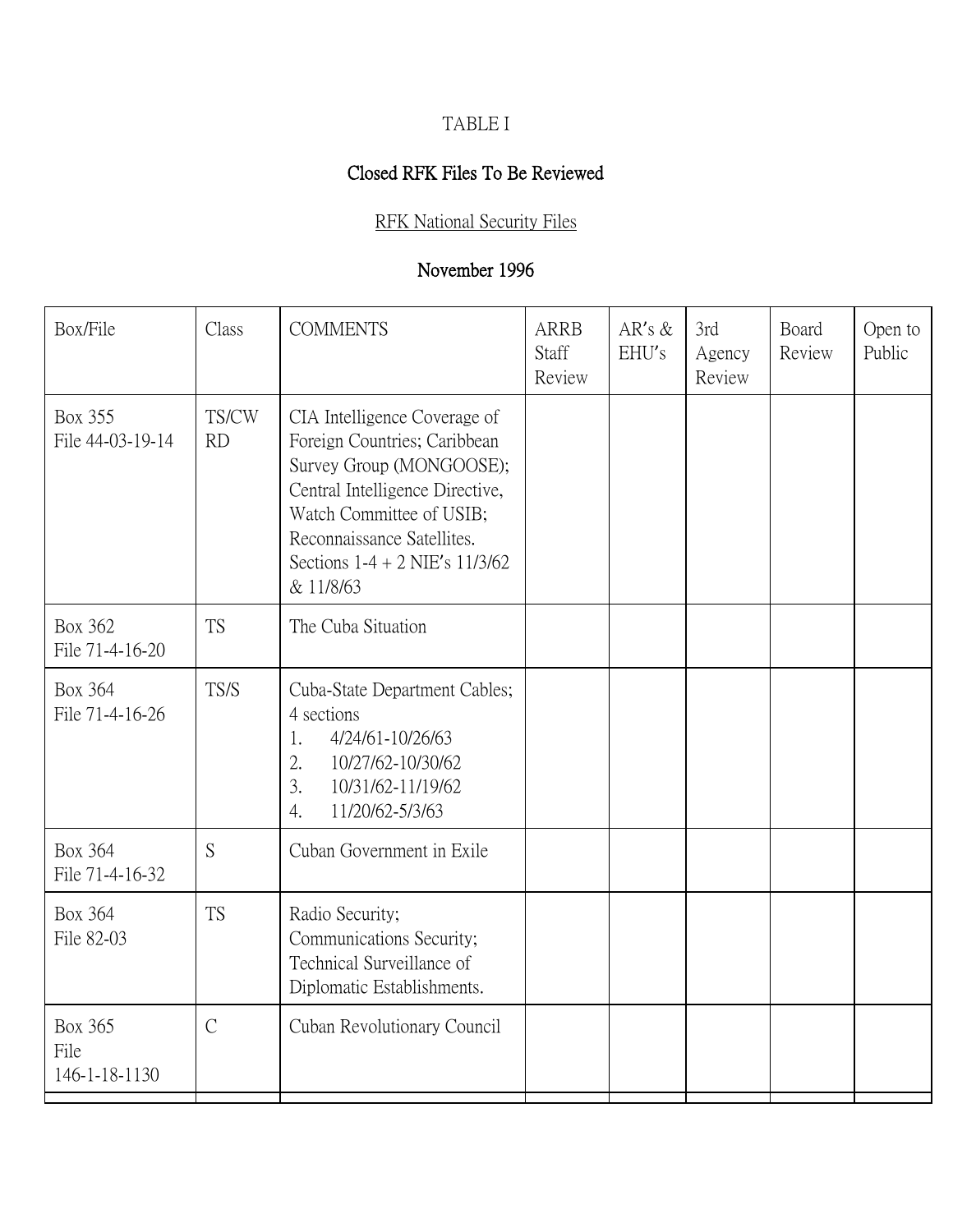| Box/File                   | Class     | <b>COMMENTS</b>                                                                                                                                          | ARRB<br>Staff<br>Review | AR's $&$<br>EHU's | 3rd<br>Agency<br>Review | Board<br>Review | Open to<br>Public |
|----------------------------|-----------|----------------------------------------------------------------------------------------------------------------------------------------------------------|-------------------------|-------------------|-------------------------|-----------------|-------------------|
| Box 367<br>File 146-1-7557 | <b>TS</b> | Vietnam: 4 sections<br>4/27/61-11/15/61<br>ī.<br>11/16/61-4/4/62<br>2.<br>3.<br>4/5/62-8/8/62<br>8/9/62-10/22/63<br>4.                                   |                         |                   |                         |                 |                   |
| Box 369<br>File 146-300    | <b>TS</b> | Cuban Prisoner Exchange and<br>Treatment of Prisoners in<br>Cuba: 3 sections<br>4/8/58-10/15/62<br>1.<br>2.<br>10/16/62-2/28/63<br>3.<br>3/1/63-10/09/63 |                         |                   |                         |                 |                   |